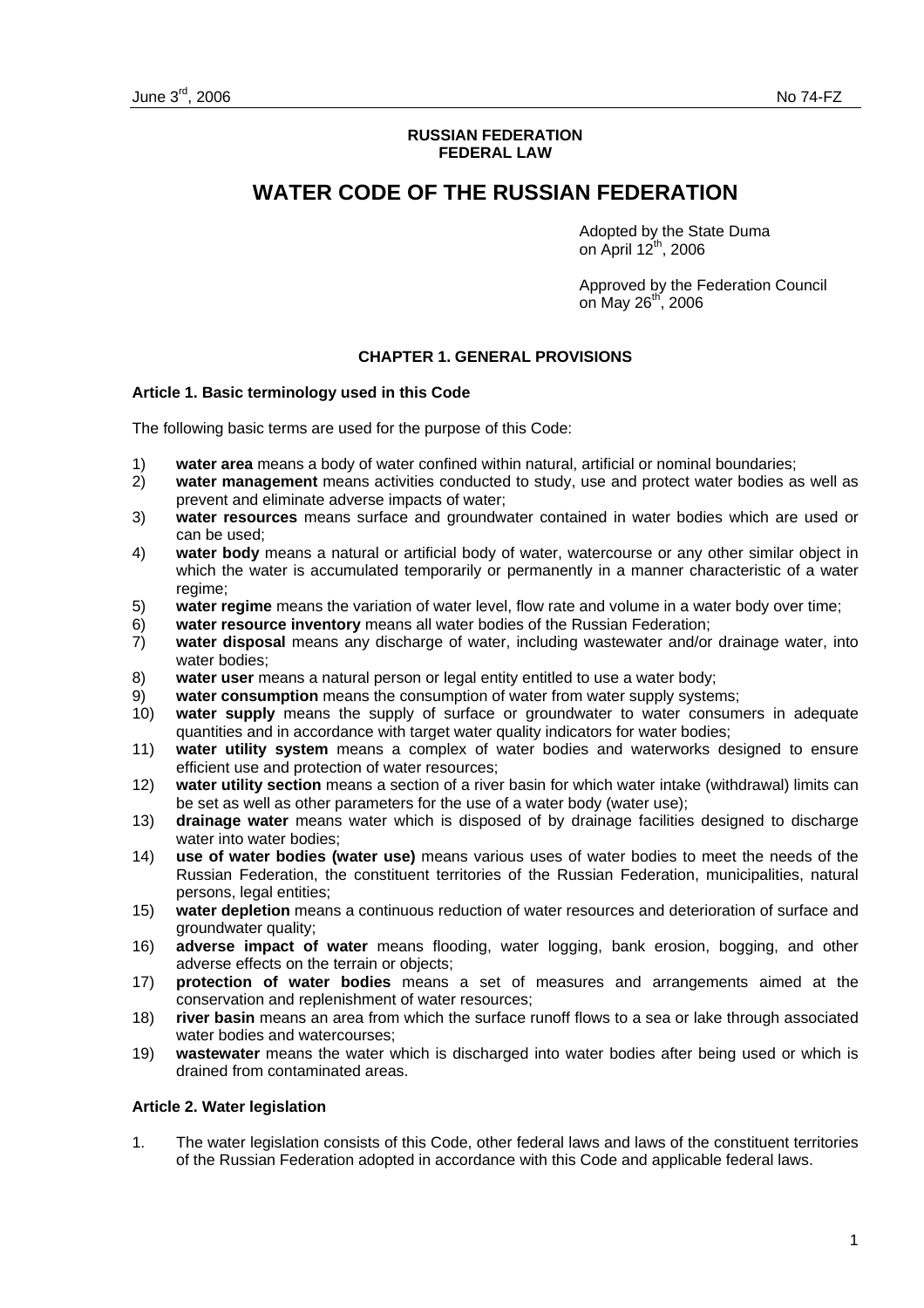- 2. All provisions contained in other federal laws and laws of the constituent territories of the Russian Federation which govern the relationships pertaining to the use and protection of water bodies (water relations) shall be in compliance with this Code.
- 3. Water relationships may also be governed by decrees of the President of the Russian Federation which shall not be in conflict with this Code and other federal laws.
- 4. The Government of the Russian Federation adopts statutes governing water relations within the scope of its authority set out in this Code, other federal laws as well as in decrees of the President of the Russian Federation.
- 5. Federal executive bodies authorized by the Government of the Russian Federation adopt statutes governing water relations if and to the extent provided in this Code, other federal laws as well as decrees of the President of the Russian Federation and ordinances of the Government of the Russian Federation.
- 6. In pursuance of and in accordance with this Code, other federal laws and regulations of the Russian Federation and laws of the constituent territories of the Russian Federation, and within the scope of their authority, executive bodies of the constituent territories of the Russian Federation may adopt statutes governing water relations.
- 7. In pursuance of and in accordance with this Code, other federal laws and regulations of the Russian Federation, laws and regulations of the constituent territories of the Russian Federation, and within the scope of their authority, the bodies of local self-government may adopt statutes governing water relations.

### **Article 3. Basic principles of water legislation**

The water legislation and any regulations adopted in accordance therewith are based on the following principles:

- 1) significance of water bodies as the basis of human life and activities. Water relationships are governed based on the understanding of water bodies as an essential environmental component providing habitat for animals and plants, including aquatic biological resources, as a natural resource used by humans for their personal and domestic needs as well as for economic and other types of activity, and also as an object of property and other rights;
- 2) priority of the protection of water bodies over their use. The use of water bodies shall not have an adverse impact on the environment;
- 3) conservation of specially protected water bodies the use of which is restricted or prohibited by federal laws;
- 4) intended use of water bodies. Water bodies can be used for one or more purposes;
- 5) priority of the use of water bodies for drinking and domestic purposes over any other purposes of their use. Water bodies can be allocated for other purposes only if water resources are sufficient;
- 6) participation of public and social groups in resolving issues related to the rights in water bodies as well as to their duty to protect water bodies. Citizens and social groups have the right to participate in decision-making process where the implementation of such decisions may have an impact on the use and protection of water bodies. Government authorities, local self-government, parties involved in economic and other types of activity shall ensure such participation in a manner and in accordance with the procedures established by the laws of the Russian Federation;
- 7) equal access for natural persons and legal entities to the right to use water bodies except as provided by the water legislation;
- 8) equal opportunities for natural persons and legal entities to acquire ownership of water bodies which can be owned by natural persons or legal entities under this Code;
- 9) regulation of water relations within the boundaries of basin districts (a basin-based approach);
- 10) regulation of water relations with account taken of water regimes in water bodies, their physiography, morphometry and other features;
- 11) regulation of water relations based on the interrelationships between water bodies and waterworks which form a water utility system;
- 12) transparency of water-use issues. Decisions regarding the grant of water bodies for the use as well as water use agreements shall be made available to any person except for such information which is classified as restricted under the laws of the Russian Federation;
- 13) integrated use of water bodies. Water bodies can be used by one or multiple water users;
- 14) use of water bodies on a fee basis. Water bodies shall be used for a fee except as otherwise provided by the laws of the Russian Federation;
- 15) economic incentives to promote conservation of water bodies. A fee for the use of water bodies shall take into account water users' expenses related to the protection of water bodies;
- 16) use of water bodies in areas of traditional residence of small indigenous peoples of the North, Siberia and Far East of the Russian Federation for their traditional water uses.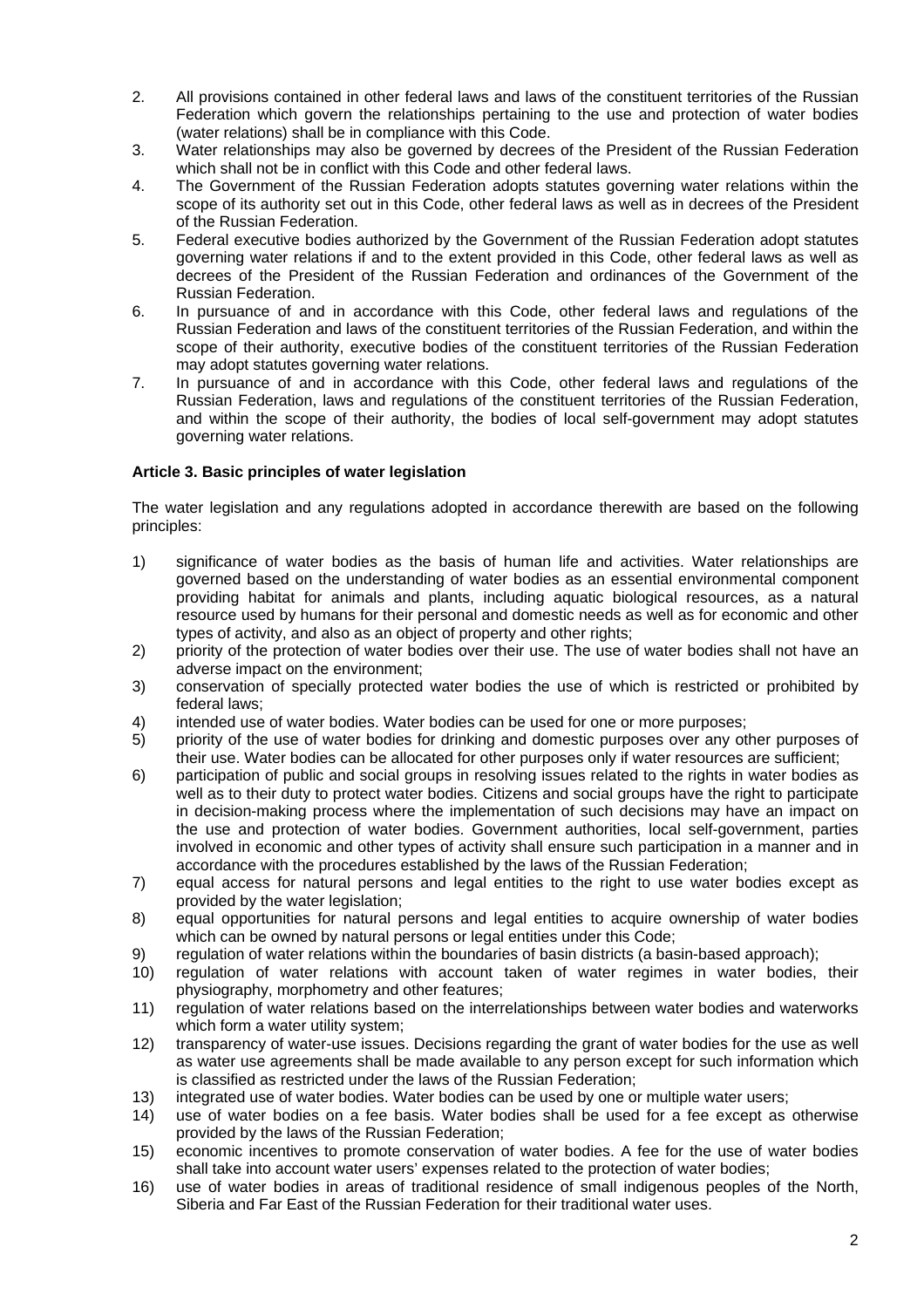### **Article 4. Relationships governed by water legislation**

- 1. The water legislation governs water relations.
- 2. Property relationships existing with respect to water bodies shall be governed by the civil law insofar as they are not governed by this Code.

### **Article 5. Surface and groundwater bodies**

- 1. All water bodies are classified as follows according to their water regimes, physiographic and morphometric features:
	- 1) surface water bodies;
	- 2) groundwater bodies.
- 2. Surface water bodies include:
	- 1) seas or any parts thereof (straits, gulfs including bays, lagoons, etc.);
	- 2) watercourses (rivers, streams, canals);
	- 3) bodies of water (lakes, ponds, flooded pits, water reservoirs);
	- 4) bogs;
	- 5) natural water outlets (springs, geysers);
	- 6) glaciers, snowfields.
- 3. Surface water bodies are composed of surface water and land covered by water within the shoreline.
- 4. The shoreline (the boundary of a water body) is defined as follows:
	- 1) seas: by the permanent water level or, in the event of a variable water level, by the lowest tide level;
	- 2) rivers, streams, canals, lakes, flooded pits: by the mean annual water level during the period when they are not covered with ice;
	- 3) ponds, water reservoirs: by the normal headwater level;
	- 4) bogs: by the peat boundary at the datum line.
- 5. Groundwater bodies include:
	- 1) groundwater basins;
	- 2) aquifers.
- 6. Boundaries of groundwater bodies are defined in accordance with the subsoil legislation.

### **Article 6. Public water bodies**

- 1. State- or municipality-owned surface water bodies are public water bodies, i.e. publicly accessible water bodies, except as otherwise provided in this Code.
- 2. Every person has the right of access to public water bodies and can use them free of charge for personal and domestic needs, except as otherwise provided in this Code and other federal laws.
- 3. Public water bodies shall be used in compliance with life safety requirements for water bodies approved in accordance with the procedures established by the Government of the Russian Federation and based on the rules and regulations set forth by the local self-government regarding the use of water bodies for personal and domestic needs.
- 4. Where necessary, the laws of the Russian Federation and its constituent territories may prohibit taking (withdrawing) water from public water bodies for drinking and domestic water supply purposes, swimming or operating small size boats, jet skis and other water recreational equipment, using a water body as a cattle watering site or may impose other restrictions.
- 5. The bodies of local self-government shall inform the residents of the communities concerned about restrictions imposed on the use of public water bodies through mass media and by posting special information signs along the shoreline of water bodies. Other means of making such information available may also be used.
- 6. The strip of land along the shoreline of a public water body (shoreline strip) is for public use. The width of shoreline strips of public water bodies is twenty meters except for shoreline strips of canals as well as rivers and streams which are not longer than 10 kilometers measured from the outlet to the mouth. The width of shoreline strips of canals as well as rivers and streams which are not longer than 10 kilometers measured from the outlet to the mouth is five meters.
- 7. Shoreline strips of bogs, glaciers, snowfields, natural water outlets (springs, geysers) and other water bodies specified in federal laws are not defined.
- 8. Every person has the right to use (without any motor vehicles) the shoreline strip of public water bodies for moving along or staying at such water bodies, including for amateur or sport fishing and mooring watercraft.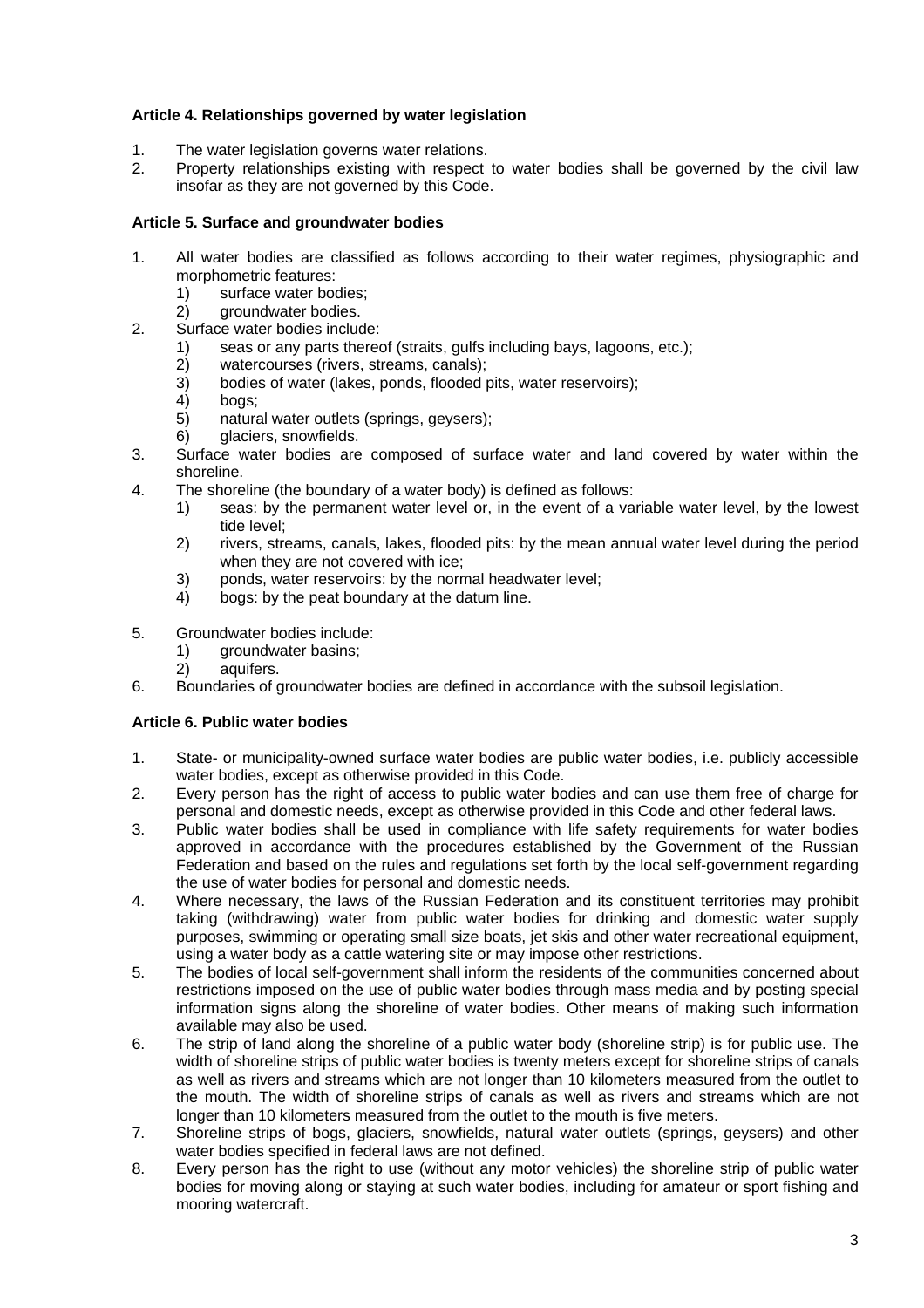#### **Article 7. Parties to water relations**

- 1. Parties to water relations are the Russian Federation, the constituent territories of the Russian Federation, municipalities, natural persons, legal entities.
- 2. The Russian Federation, the constituent territories of the Russian Federation, municipalities are represented in water relations by respective government authorities of the Russian Federation, government authorities of the constituent territories of the Russian Federation, bodies of local selfgovernment within the scope of their authority set out by applicable statutes.

### **CHAPTER 2. TITLE AND OTHER RIGHTS IN WATER BODIES**

#### **Article 8. Title to water bodies**

- 1. Water bodies are owned by the Russian Federation (federal property) except as provided in Section 2 of this Article.
- 2. A pond or flooded pit located on the land owned by a constituent territory of the Russian Federation, municipality, natural person or legal entity is owned by such constituent territory of the Russian Federation, municipality, natural person or legal entity unless otherwise provided in federal laws.
- 3. The title to a pond or flooded pit held by a constituent territory of the Russian Federation, municipality, natural person or legal entity shall cease upon termination of the title to the respective plot of land on which such water bodies are located.
- 4. A pond or flooded pit referred to in Section 3 of this Article may be disposed of in accordance with the civil and land law. Such water bodies may not be disposed of without disposal of land plots on which they are located. Such land plots may not be divided if this requires the pond or flooded pit to be divided.
- 5. A natural avulsion of the river channel does not result in termination of the title to such water body held by the Russian Federation.
- 6. Types of ownership of groundwater bodies are established by the subsoil legislation.

### **Article 9. Right to use water bodies**

- 1. Natural persons, legal entities are granted the right to use surface water bodies on the grounds and in accordance with the procedures specified in Chapter 3 of this Code.
- 2. A natural avulsion of the river channel does not result in any change to or termination of the right to use such water body unless the existing legal relationships or this Code require otherwise.
- 3. Natural persons, legal entities are granted the right to use groundwater bodies on the grounds and in accordance with the procedures specified in the subsoil legislation.

### **Article 10. Termination of right to use water bodies**

- 1. The right to use surface water bodies is terminated on the grounds and in accordance with the procedures specified by the civil law and this Code.
- 2. The right to use groundwater bodies is terminated on the grounds and in accordance with the procedures specified in the subsoil legislation.
- 3. The right to use a water body can be terminated by court on the following grounds:
	- 1) unintended use of a water body;
	- 2) use of a water body in violation of the laws of the Russian Federation;
	- 3) failure to use a water body within time frames established by the water use agreement or decision to grant the water body for use.
- 4. Enforced termination of the right to use a water body which becomes necessary for federal or municipal needs is effected by government authorities or bodies of local self-government within the scope of their competence and in compliance with deferral laws.
- 5. A prior notice shall be given by a government authority or a body of local self-government in the event of termination of the right to use a water body on the grounds specified in Section 3 of this Article, as required by Section 4 of Article 11 of this Code. The form of such notice is established by the federal executive body authorized by the Government of the Russian Federation.
- 6. If the right to use a water body is terminated, the water user shall:
	- 1) cease to use the water body within a specified period of time;
	- 2) shut down or dismantle waterworks and other installations located at the water body and implement any environmental measures required in connection with the termination of the right to use the water body.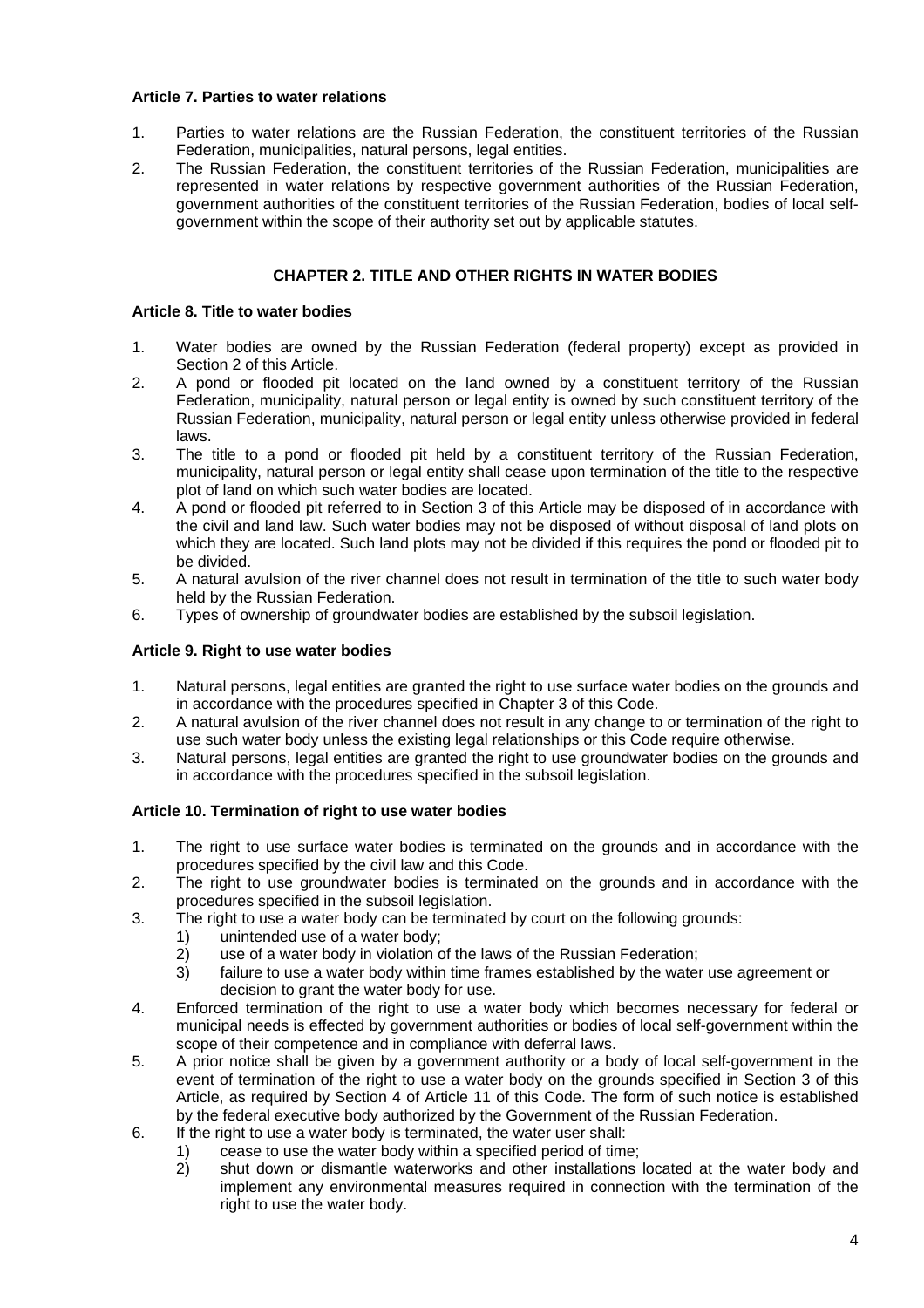### **CHAPTER 3. WATER USE AGREEMENT. DECISION TO GRANT WATER BODIES FOR THE USE**

#### **Article 11. Grant of water bodies for the use on the basis of a water use agreement or decision to grant a water body for the use**

- 1. Unless otherwise provided in Sections 2 and 3 of this Article, water bodies owned by the federal government, constituent territories of the Russian Federation or municipalities shall be granted for the use on the basis of water use agreements for the following purposes:
	- 1) water intake (withdrawal) from surface water bodies;
	- 2) use of water areas, including for recreational purposes;
	- 3) use of water bodies for electric power generation without water intake (withdrawal).
- 2. Unless otherwise provided in Section 3 of this Article, water bodies owned by the federal government, constituent territories of the Russian Federation or municipalities shall be granted for the use on the basis of a decision to grant a water body for use for the following purposes:
	- 1) national defense and public security;
	- 2) discharge of effluents and (or) drainage water;
	- 3) construction of berths, quays, etc.
	- 4) construction of waterworks, bridges, submerged or underground crossings, pipelines, submerged telecommunication lines, etc.
	- 5) exploration and production of mineral resources;
	- 6) timber rafting;
	- 7) water intake (withdrawal) for irrigation purposes;
	- 8) recreational purposes.
- 3. No water use agreement or decision to grant a water body for use are required if the water body is used for the following purposes:
	- 1) navigation;
	- 2) intake (withdrawal) of water from a groundwater source, including water which contains minerals and (or) medicinal water, as well as thermal water;
	- 3) intake (withdrawal) of water for fire safety purposes as well as for the prevention and mitigation of emergency situations;
	- 4) reproduction of aquatic biological resources;
	- 5) state monitoring of water bodies and other natural resources;
	- 6) geological, geophysical, geodetic, mapping, topographic, hydrographic surveys;
	- 7) fishing, fish farming, hunting;
	- 8) scientific and educational purposes;
	- 9) swimming and other personal needs as prescribed in Article 6.
	- 10) etc.
- 4. Water bodies or parts thereof owned by the federal government, constituent territories of the Russian Federation or municipalities shall be granted on the basis of water use agreements or decisions to grant water bodies for the use by appropriate government authorities or bodies of local self-government within the scope of their competence and in compliance with Articles 24-27 of this Code.

### **Article 12. Water use agreement**

- 1. Under a water use agreement, one party which is a government authority or a body of local-selfgovernment as specified in Article 11(4) above, grants the other party (water user) a water body or a part thereof for the use on a reimbursable basis.
- 2. A water use agreement is governed by lease provisions set forth by the Civil Code of the Russian Federation unless provided otherwise by this Code or the essence of the water use agreement.
- 3. A water use agreement is deemed to be concluded at the time of its registration in the National Water Body Register.

### **Article 13. Scope of a water use agreement**

- 1. A water use agreement shall contain:
	- 1) information about the water body;
	- 2) purpose, types and conditions of the use of the water body or its part in cases referred to in Article 11(1) of this Code;
	- 3) term of the water use agreement;
	- 4) amount to be paid for the use of the water body or a part thereof, terms and conditions of payment;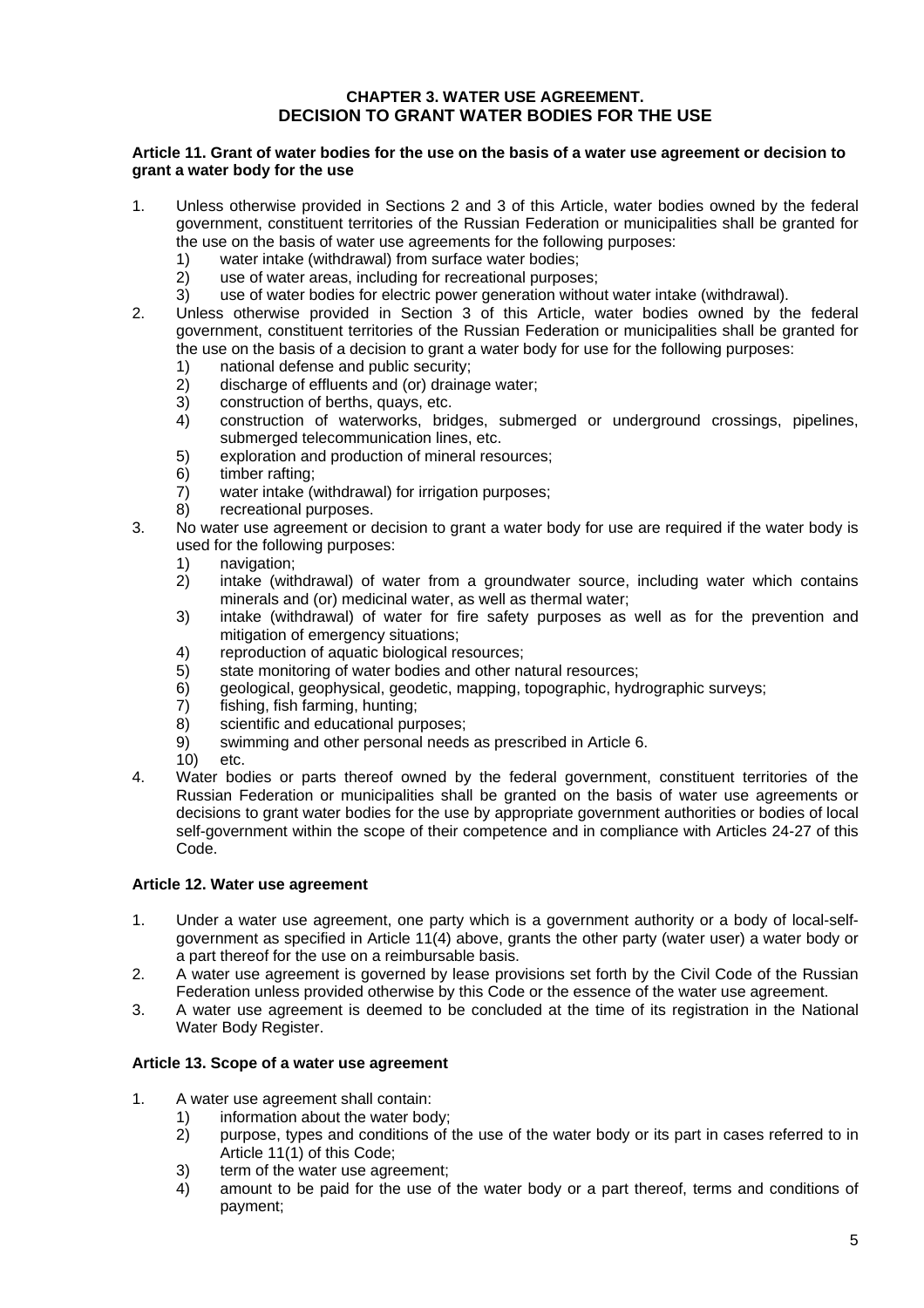- 5) procedure for the termination of the use of the water body or a part thereof;
- 6) liabilities of the parties to the water use agreement for failure to comply with its terms and conditions.
- 2. A water use agreement may include other terms and conditions in addition to those referred to in Section 1 above.
- 3. Graphical materials with explanatory notes shall be attached to a water use agreement.

#### **Article 14. Term of a water use agreement**

1. The period of time for which water bodies can be granted for the use on the basis of a water use agreement shall not exceed twenty years.

#### **Article 15. Water user's priority right to extend a water use agreement for another term**

- 1. A water user who has properly meet his obligations under a water use agreement shall have a preemptive right to prolong the agreement for a new term except when the water use agreement was awarded as a result of an auction.
- 2. If a water use agreement is prolonged for a new term, its conditions may be changed subject to agreement between the parties to the agreement.

#### **Article 16. Conclusion of a water use agreement**

- 1. Unless provided otherwise by this Code, water use agreements shall be concluded in accordance with the civil law.
- 2. If a water use agreement has been awarded as a result of an auction, its terms and conditions may not be changed by agreement between the parties or unilaterally.

#### **Article 17. Modification and termination of a water use agreement**

Water use agreements can be modified and terminated in accordance with the civil law.

#### **Article 18. Liabilities of the parties to a water use agreement**

1. For failure to perform or improper performance of the parties' respective obligations under a water use agreement, the parties shall be held liable in accordance with the civil law.

#### **Article 19. Assignment of rights and obligations under a water use agreement to a third party**

- 1. Subject to approval of a government authority or a body of local self-government referred to in Article 11(4) of this Code, a water user shall have the right to assign his rights and obligations under a water use agreement to a third party. The rights and obligations shall be assigned in accordance with the civil law.
- 2. The water user's application seeking the assignment of his rights and obligations to a third party shall be considered by a government authority or a body of local self-government referred to in Article 11(4) of this Code within 30 days following the receipt of such application.
- 3. The rights and obligations shall be deemed to be transferred at the time of registration with the National Water Body Register.

### **Article 20. Royalty for the use of a water body**

- 1. A water use agreement shall provide for royalties to be paid for the use of a water body or a part thereof.
- 2. The amount of any royalty shall be specified on the basis of the following principles:
	- 1) encouraging water users to use water bodies in an efficient manner and to protect water bodies;
	- 2) differentiation of royalty rates for the use of water bodies depending on the water basin;
	- 3) payment of royalties in consistent manner throughout the year.
- 3. Royalty rates for the use of water bodies owned by the federal government, constituent territories of the Russian Federation or municipalities as well as the terms and procedures of payment shall be established by the Federal Government, government authorities of the constituent territories of the Russian Federation or bodies of local self-government, respectively.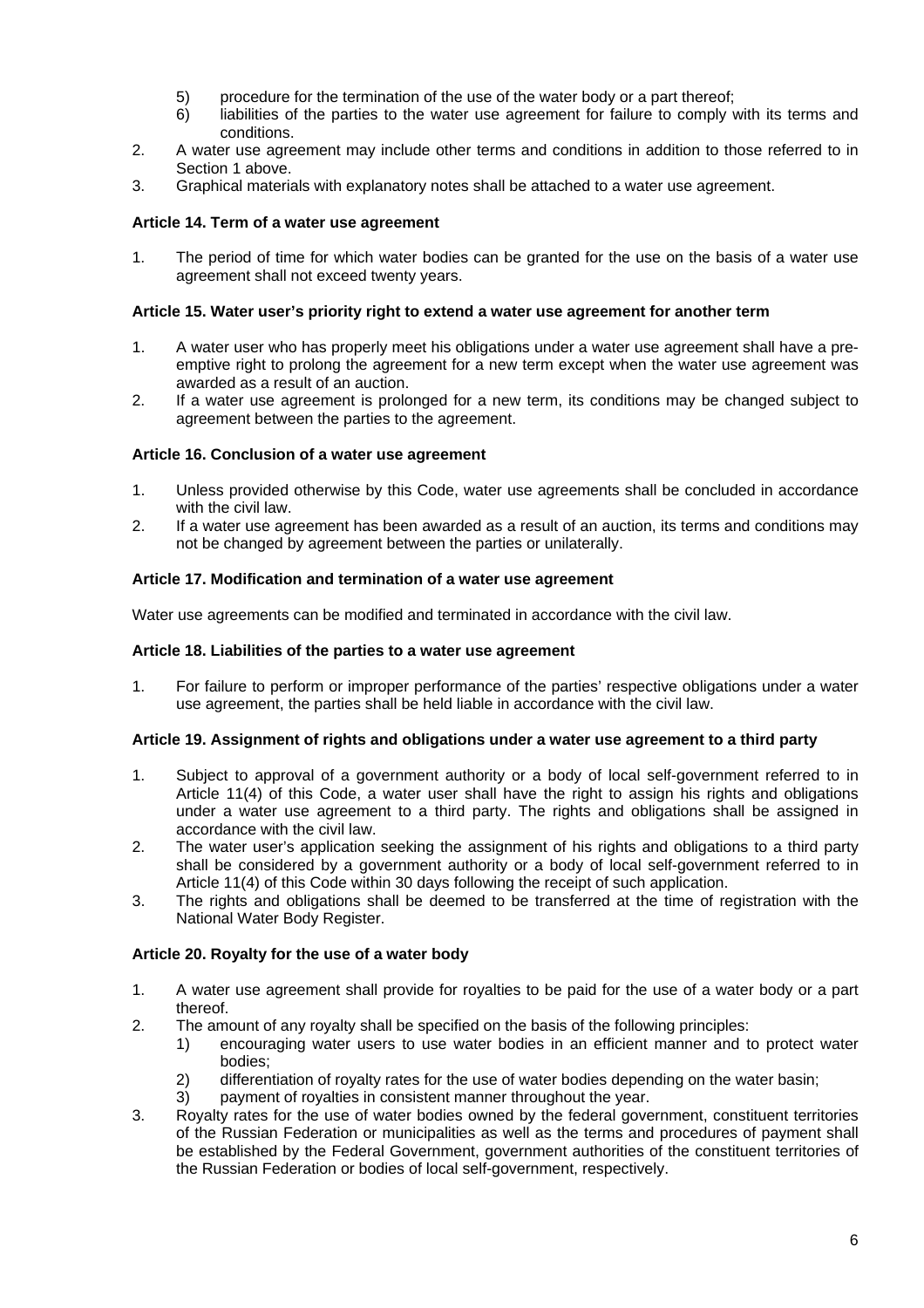#### **Article 21. Grant of water bodies for the use on the basis of a decision to grant a water body for the use**

- 1. Federally-owned water bodies shall be granted for the purpose of national defense and public security on the basis of decisions of the Government of the Russian Federation.
- 2. Except as provided in Section 1 of this Article, water bodies shall be granted for the use on the basis of decisions of government authorities or bodies of local self-government referred to in Article 11(4) of this Code.

### **Article 22. Scope of a decision to grant a water body for the use**

- 1. A decision to grant a water body for the use shall contain:
	- 1) information about the water user;
	- 2) purpose, types and conditions of the use of the water body or its part in cases referred to in Article 11(2) of this Code;
	- 3) information about the water body;
	- 4) term of the water use.
- 2. Graphical materials with explanatory notes shall be attached to the decision to grant a water body for the use.
- 3. A decision to grant a water body for the discharge of effluents and (or) drainage water shall contain the following in addition to the above:
	- 1) points of discharge of effluents and (or) drainage water;
	- 2) permitted volumes of discharge of effluents and (or) drainage water;
	- 3) water quality requirements to be satisfied at points of discharge of effluents and (or) drainage water

### **Article 23. Procedure for taking a decision to grant a water body for the use**

- 1. A natural person or a legal entity seeking to obtain a water body or a part thereof owned by the federal government, constituent territories of the Russian Federation or municipalities for the purposes referred to in Article 11(2) of this Code, shall submit an application to a government authority or a body of local self-government referred to in Article 11(4) of this Code requesting to grant such water body or a part thereof for the use, indicating the purpose, type, and term of water use.
- 2. A decision to grant or refuse to grant such water body or a part thereof for the use shall be taken within 30 days following the receipt of such application.
- 3. A decision to refuse to grant such water body or a part thereof for the use shall reasoned and can be appealed to a court.
- 4. A decision to grant such water body or a part thereof for the use shall come into effect at the time of its registration in the National Water Body Register.
- 5. The procedure for taking decisions to grant water bodies for the use shall be approved by the Government of the Russian Federation.

# **CHAPTER 4. WATER BODY USE AND PROTECTION MANAGEMENT**

#### **Article 24. Powers of federal government authorities of the Russian Federation in the field of water relations**

Powers of government authorities of the Russian Federation in the field of water relations include:

- 1) to own, use, and dispose of federally-owned water bodies;
- 2) to develop, approve, and implement schemes for the integrated use and protection of water bodies, to amend and modify such schemes;
- 3) to exercise control and supervision over the use and protection of water bodies on the federal level;
- 4) to provide for and carry out state monitoring of water bodies on the federal level;<br>5) to establish procedures for maintaining the National Water Body Register and
- to establish procedures for maintaining the National Water Body Register and to maintain such Register:
- 6) to approve procedures for preparing and making decisions to grant water bodies for the use and procedures for preparing and concluding water use agreements;
- 7) to determine procedures governing the establishment and activities of basin councils;
- 8) to carry out hydrographic and water use zoning of the Russian Federation;
- 9) to fix royalty rates for the use of federally-owned water bodies as well as the terms and procedures of payment;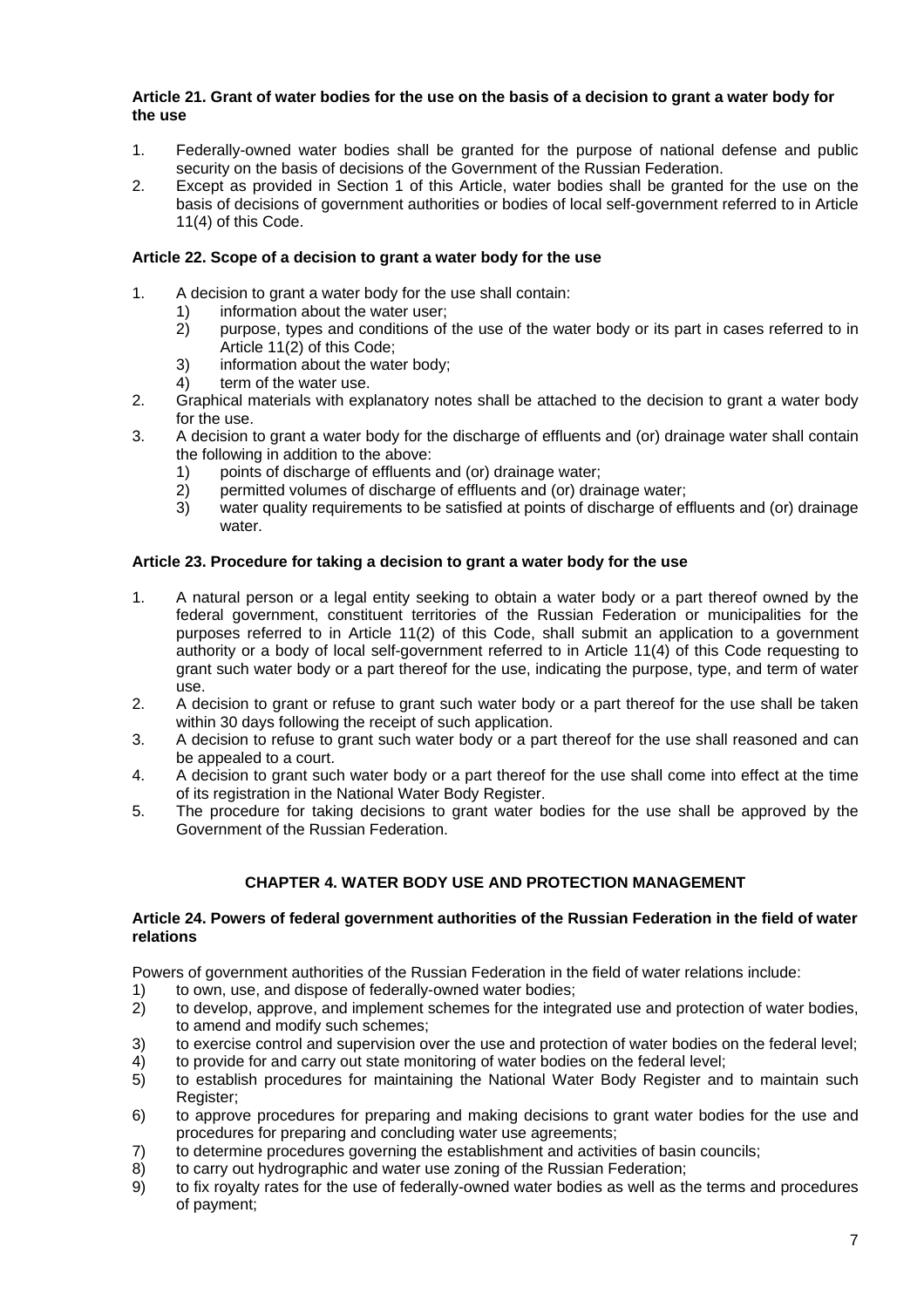- 10) to prescribe procedures for establishing standards of permissible impact on water bodies and target water quality indicators for water bodies:
- 11) to provide for territorial redistribution of surface water runoff and replenishment of water resources;
- 12) to establish rules governing the use of water resources in water reservoirs and the operation and improvement of water reservoirs;
- 13) to determine conditions for flood discharges, downstream flows, reservoir impoundment and drawdown (release of water);
- 14) to establish procedures for the state control and supervision of the use and protection of water bodies;
- 15) to establish procedures for ensuring the availability of standby drinking water supply sources;
- 16) to establish procedures for using water bodies for aircraft takeoff and landing;
- 17) to implement measures and arrangements to prevent adverse impact of water and mitigate its consequences with respect to federally-owned water bodies and water bodies located in more than two constituent territories of the Russian Federation;
- 18) to approve the methodology of calculating damages caused to water bodies;
- 19) to specify criteria for referring water bodies to objects the use and protection of which are subject to the control and supervision of government authorities on the federal level or on the regional level;
- 20) to approve a list of objects subject to the federal-level control and supervision of the use and protection of water bodies;
- 21) to specify a list of officials carrying out the federal-level control and supervision of the use and protection of water bodies;
- 22) other powers specified in this Code.

#### **Article 24. Powers of government authorities of the Russian Federation constituent territories in the field of water relations**

Powers of government authorities of the Russian Federation constituent territories in the field of water relations include:

- 1) to own, use, and dispose of water bodies owned by the constituent territories of the Russian Federation;
- 2) to fix royalty rates for the use of water bodies owned by the constituent territories of the Russian Federation as well as the terms and procedures of payment;
- 3) to participate in the work of basin councils;
- 4) to develop, approve, and implement programs of the constituent territories of the Russian Federation regarding the use and protection of water bodies or parts thereof located in the Russian Federation constituent territories;
- 5) to provide for the availability of standby drinking water supply sources;
- 6) to exercise control and supervision over the use and protection of water bodies on the regional level except for water bodies subject to control and supervision on the federal level;
- 7) to approve rules governing the use of water bodies by small-size boats;
- 8) to approve rules governing the safety of life on water bodies;
- 9) to participate in the organization and implementation of state monitoring of water bodies;
- 10) to implement measures and arrangements to prevent adverse impact of water and mitigate its consequences with respect to water bodies owned by the constituent territories of the Russian Federation;
- 11) to implement measures and arrangements to protect water bodies owned by the constituent territories of the Russian Federation;
- 12) to approve a list of objects subject to the regional-level control and supervision of the use and protection of water bodies;
- 13) to specify a list of officials carrying out the regional-level control and supervision of the use and protection of water bodies.

#### **Article 26. Transfer of certain powers in the field of water relations from federal government authorities of the Russian Federation to government authorities of the Russian Federation constituent territories**

- 1. The Russian Federation transfers the following rights to government authorities of the constituent territories of the Russian Federation:
	- 1) to grant water bodies or parts thereof owned by the federal government and located in the constituent territories of the Russian Federation for the use on the basis of water use agreements or decisions to grant water bodies for the use, except as provided in Article 21(1) of this Code;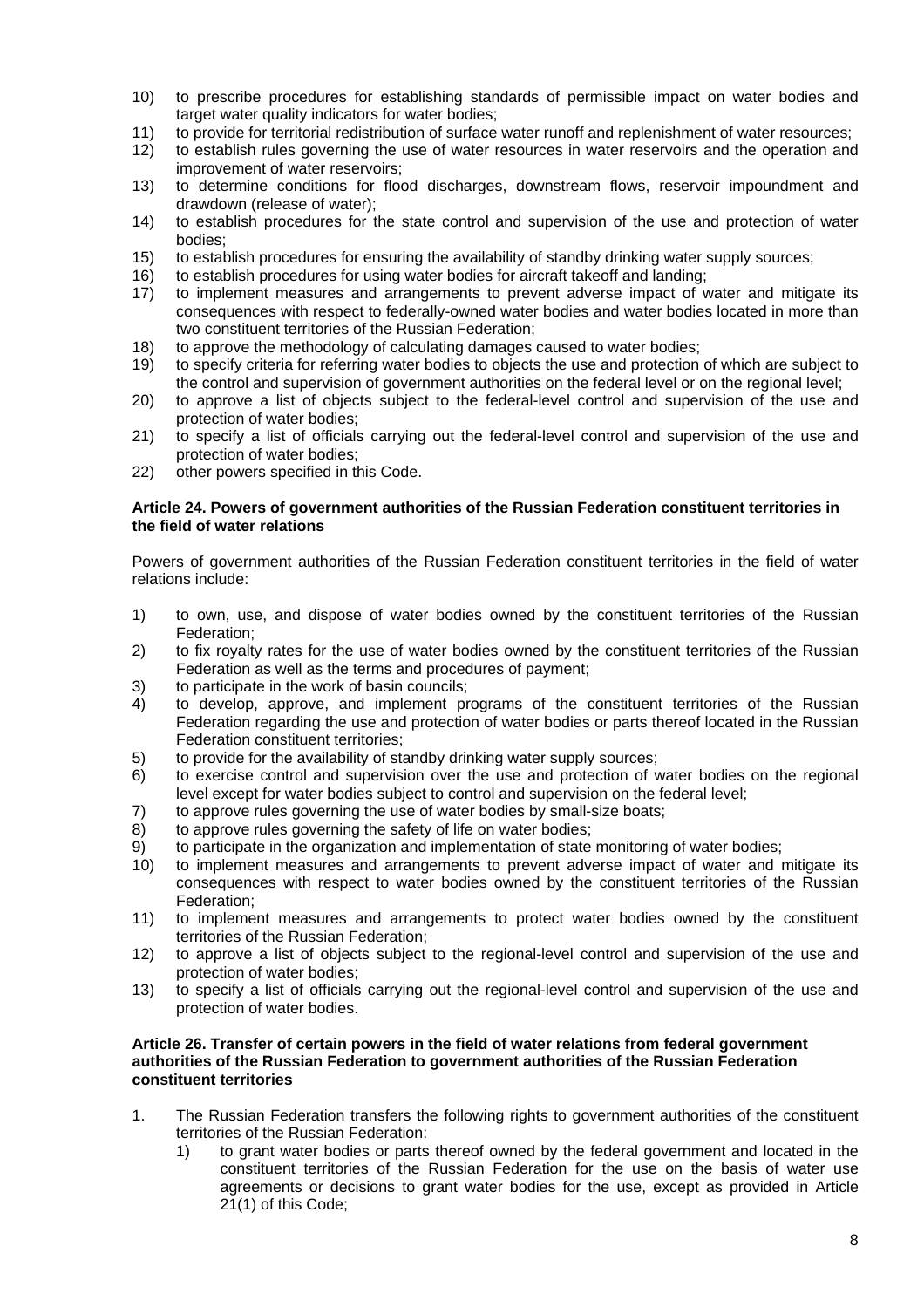- 2) to implement measures and arrangements to protect water bodies or parts thereof owned by the federal government and located in the constituent territories of the Russian Federation;
- 3) to implement measures and arrangements to prevent adverse impact of water and mitigate its consequences with respect to water bodies owned by the federal government and located wholly in the constituent territories of the Russian Federation.
- 2. Section 1 of this Article shall not apply to water reservoirs which are located wholly in the constituent territories of the Russian Federation and which supply drinking and domestic water to two or more constituent territories of the Russian Federation. The list of such water reservoirs shall be approved by the Government of the Russian Federation.
- 3. The exercise of the powers transferred in accordance with Section 1 of this Article shall be funded in the form of federal budget subsidies.
- 4. The total amount of federal budget subsidies allocated to the budgets of the constituent territories of the Russian Federation for the exercise of the powers transferred in accordance with Section 1 of this Article shall be determined using the guidelines approved by the Government of the Russian Federation based on the water intake (withdrawal) allotment established for a constituent territory of the Russian Federation, the number of the population residing in areas affected by the impact of water and the length of the water body shoreline within the boundaries of a residential area.
- 5. The procedures for spending and accounting for subsidies referred to in Section 3 of this Article shall be established by the Government of the Russian Federation.
- 6. Funds appropriated for the exercise of the powers referred to in Section 1 of this Article are targeted funds and may not be spent for other purposes.
- 7. Where funds referred to in Section 3 of this Article are expended for purposes other than the intended purpose, the federal executive body responsible for the financial and budgetary supervision and control shall be entitled to recover such funds in accordance with the procedure established by the laws of the Russian Federation.
- 8. The authorized federal executive body shall be entitled to adopt statutes regarding the transferred powers and issue binding guidelines and instructions regarding the exercise of the transferred powers by executive bodies of the constituent territories of the Russian Federation.
- 9. The authorized federal executive body shall:
	- 1) approve the organizational structure of executive bodies of the constituent territories of the Russian Federation authorized to exercise the transferred powers;
	- 2) exercise supervision of regulatory activities of government authorities of the constituent territories of the Russian Federation regarding the transferred powers, with the right to issue binding orders to repeal or amend statutes of the constituent territories of the Russian Federation;
	- 3) exercises control and supervision over the exercise of the transferred powers by government authorities of the constituent territories of the Russian Federation, with the right to issue binding orders to cure any non-compliance and hold responsible officials executing the transferred powers;
	- 4) prepare proposals to withdraw certain powers from government authorities of the constituent territories of the Russian Federation and, where necessary, put forth such proposals to the Government of the Russian Federation;
	- 5) define the scope and forms of reporting on the exercise of the transferred powers and, where necessary, establish expected target indicators.
- 10. Top officials of the constituent territories of the Russian Federation (heads of supreme executive bodies of the constituent territories of the Russian Federation) shall: -
	- 1) appoint and dismiss heads of executive bodies of the constituent territories of the Russian Federation who exercise the transferred powers;
	- 2) approve the organizational structure of executive bodies of the constituent territories of the Russian Federation subject to agreement with the authorized federal executive body;
	- 3) manage the exercise of the transferred powers in compliance with federal laws and statutes referred to in Section 8 of this Article;
	- 4) provide for timely submission to the authorized federal executive body of quarterly reports on the spending of appropriated subsidies, on the achievement of expected targets, if any, as well as on regulations adopted by government authorities of the constituent territories of the Russian Federation regarding the transferred powers.
- 11. The control of expenditures pertaining to the exercise of the transferred powers shall be performed by the authorized federal executive body and the Chamber of Accounts of the Russian Federation.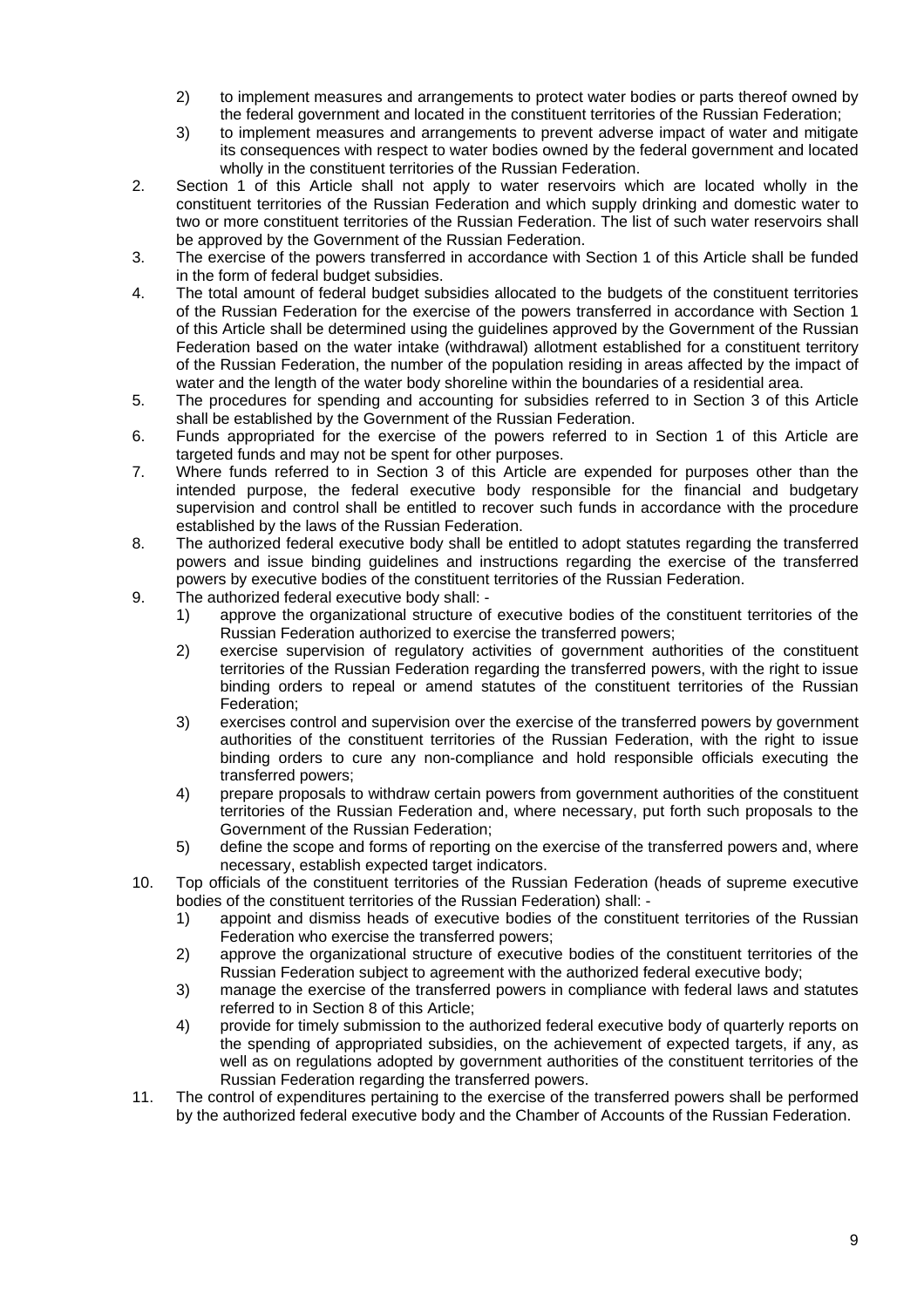### **Article 27. Powers of local self-government in the field of water relations**

- 1. Powers of local self-government with respect to water bodies owned by municipalities include:
	- 1) to own, use, and dispose of such water bodies;
		- 2) to implement measures and arrangements to prevent adverse impact of water and mitigate its consequences;
		- 3) to implement measures and arrangements to protect such water bodies;
	- 4) to fix royalty rates for the use of such water bodies as well as the terms and procedures of payment.
- 2. In addition to the owner's rights referred to in Section 1 of this Article, powers of local selfgovernment of municipal districts and city districts in the field of water relations also include the establishment of rules for the use of public water bodies located in municipal territories for personal and domestic purposes.
- 3. In addition to the owner's rights referred to in Section 1 of this Article, powers of local selfgovernment of urban settlements, rural settlements and city districts in the field of water relations also include the provision of information to residents regarding restrictions imposed on the use of public water bodies located in municipal territories.

# **Article 28. Basin districts**

- 1. Basin districts are the primary unit of management in the field of the use and protection of water bodies. They consist of river basins and associated groundwater sources and seas.
- 2. There are twenty basin districts in the Russian Federation:
	- 1) Baltic;
	- 2) Barents and White Sea;<br>3) Dvina–Pechora:
	- Dvina–Pechora:
	- 4) Dnepr;
	- 5) Don;
	- 6) Kuban;
	- 7) Western Caspian;
	- 8) Upper Volga;
	- 9) Oka;
	- 10) Kama;
	- 11) Lower Volga;
	- 12) Ural;
	- 13) Upper Ob;
	- 14) Irtysh;
	- 15) Lower Ob;
	- 16) Angara-Baikal;
	- 17) Yenisei;
	- 18) Lena;
	- 19) Anadyr-Kolyma;
	- 20) Amur.
- 3. The boundaries of basin districts shall be approved in accordance with the procedure established by the Government of the Russian Federation.

# **Article 29. Basin councils**

- 1. In order to ensure the efficient use and protection of water bodies, basin councils shall be established to develop recommendations regarding the use and protection of water bodies within the boundaries of basin districts.
- 2. Recommendations of basin councils shall be taken into consideration in developing schemes for the integrated use and protection of water bodies.
- 3. Basin councils shall be composed of representatives of federal executive bodies authorized by the Government of the Russian Federation, government authorities of the constituent territories of the Russian Federation, bodies of local self-government as well as of representatives of water users, public associations and communities of small indigenous peoples of the North, Siberia and Far East of the Russian Federation
- 4. Procedures governing the establishment and activities of basin councils shall be prescribed by the Government of the Russian Federation.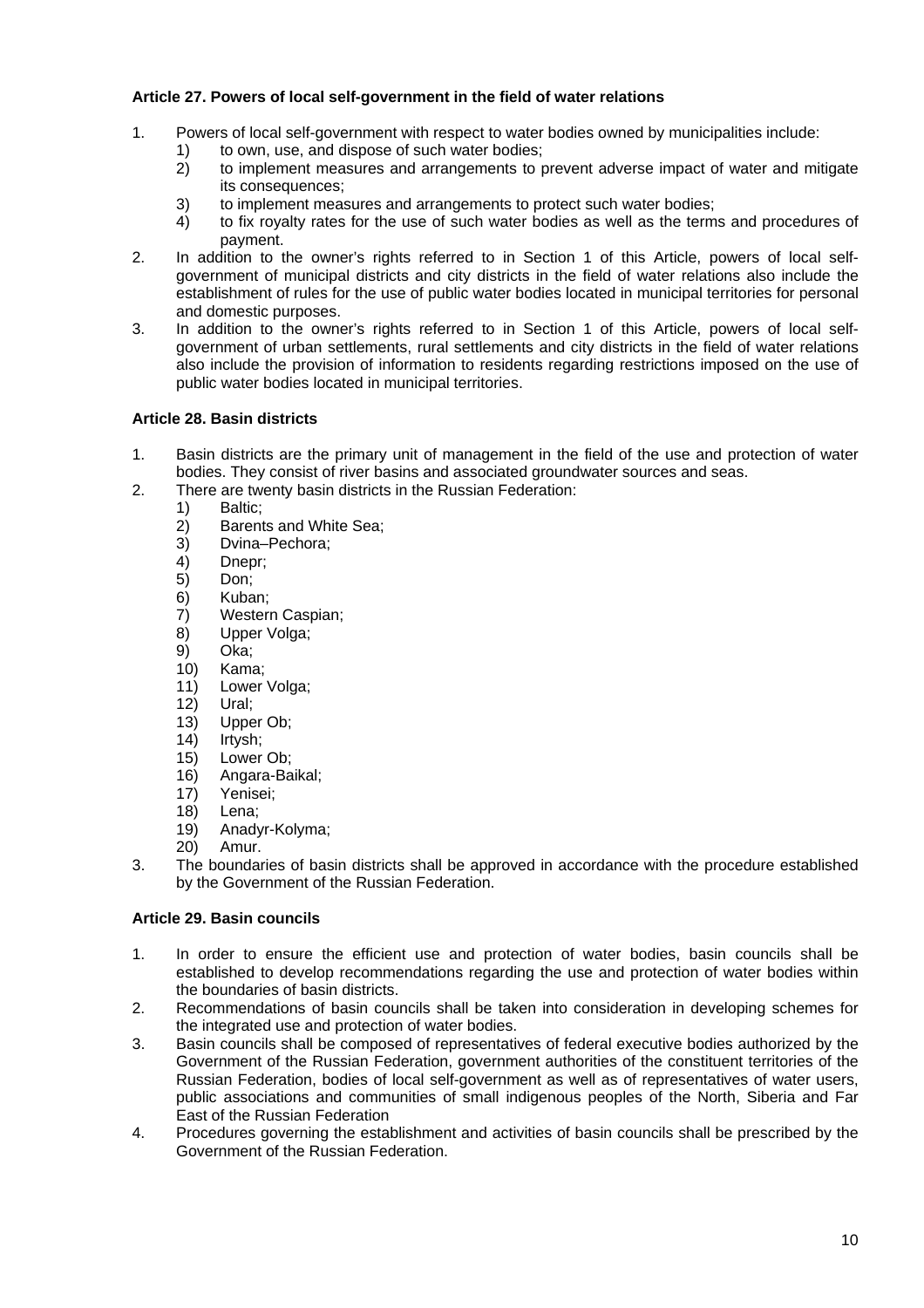### **Article 30. State monitoring of water bodies**

- 1. The state monitoring of water bodies is a system of measures to observe, evaluate and predict changes in the state of water bodies owned by the federal government, constituent territories of the Russian Federation, municipalities, natural persons or legal entities.
- 2. The state monitoring of water bodies is part of the state's environmental monitoring system.
- 3. The objectives of the state monitoring of water bodies are as follows:
	- 1) to ensure early detection and prediction of the development of detrimental processes having impact on the quality of water in water bodies and on the condition of water bodies, to develop and implement measures to prevent adverse effects of such processes;
	- 2) to evaluate the efficiency of water body protection measures being implemented;
	- 3) to promote public awareness in the field of the use and protection of water bodies, including provision of information for the state control and supervision over the use and protection of water bodies.
- 4. The state monitoring of water bodies includes:
	- 1) regular observation of the state of water bodies, quantitative and qualitative indicators of the condition of water resources as well as of water protection zones;
	- 2) collection, processing and storage of data obtained from observations;
	- 3) recording of data obtained from observations in the National Water Body Register;
	- 4) evaluation and prediction of changes in the state of water bodies, quantitative and qualitative indicators of the condition of water resources.
- 5. The state monitoring of water bodies consists of the following elements:
	- 1) monitoring of surface water bodies with regard given to data obtained from hydrometeorological and related types of monitoring;
	- 2) monitoring of the condition of the bottom and shores of water bodies as well as of the condition of water protection zones;
	- 3) monitoring of groundwater sources with regard given to data obtained from the state monitoring of subsoil resources;
	- 4) monitoring of water utility systems, including waterworks, as well as of water consumption and discharge volumes.
- 6. The state monitoring of water bodies is carried out within the boundaries of basin districts with account taken of water regimes in water bodies, their physiography, morphometry and other features.
- 7. The state monitoring of water bodies shall be organized and carried out by federal executive bodies authorized by the Government of the Russian Federation jointly with authorized executive bodies of the constituent territories of the Russian Federation.
- 8. Procedures governing the state monitoring of water bodies shall be established by the Government of the Russian Federation.

### **Article 31. National Water Body Register**

- 1. The National Water Body Register is a structured domain of documented information on water bodies owned by the federal government, constituent territories of the Russian Federation, municipalities, natural persons or legal entities, on their use, on river basins and basin districts.
- 2. The National Water Body Register is a state register of water use agreements, decisions to grant water bodies for the use, assignments of rights and obligations under water use agreements and terminations of water use agreements.
- 3. The National Water Body Register is maintained to provide information necessary to ensure integrated use and protection of water bodies as well as to plan and develop measures to prevent adverse impacts of water and mitigate their consequences.
- 4. The National Water Body Register shall include the following documented information on:
	- 1) basin districts;
	- 2) river basins;
	- 3) water use areas;
	- 4) water bodies located within the boundaries of river basins, including data regarding water regimes in water bodies, their physiography, morphometry and other features;
	- 5) water utility systems;
	- 6) use of water bodies, including data regarding water consumption and discharge;
	- 7) waterworks and other installations located on water bodies;
	- 8) water protection zones and near-shore protective belts, other special-purpose zones;
	- 9) decisions to grant water bodies for the use;
	- 10) water use agreements;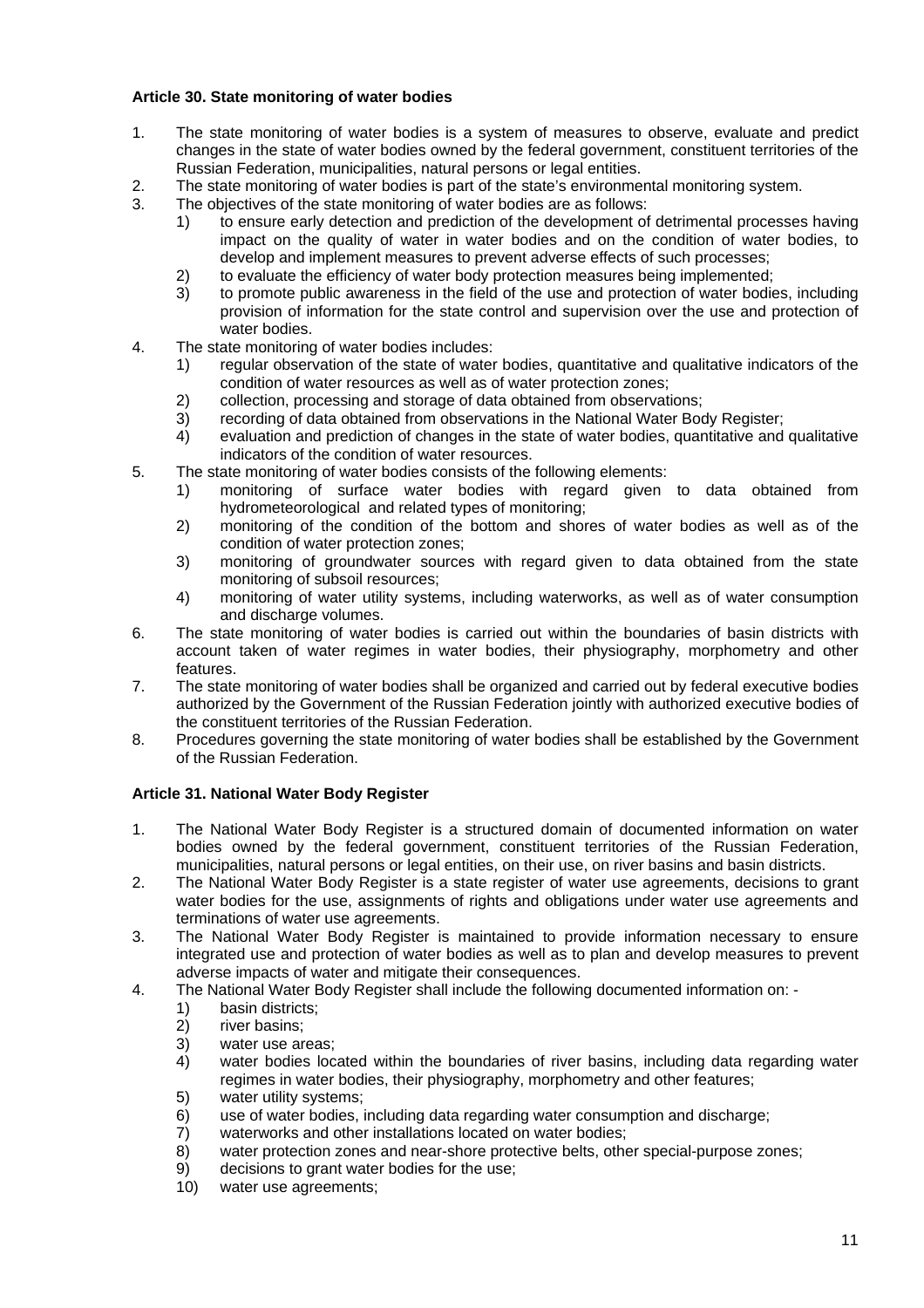- 11) other documents giving rise to the right of ownership of water bodies or the right to use water bodies.
- 5. The collection and storage of documented information on groundwater sources shall be in accordance with the subsoil legislation.
- 6. Documented information contained in the National Water Body Register is part of the state information resources. Documented information contained in the National Water Body Register is publicly accessible except for information, access to which is restricted by the laws of the Russian Federation.
- 7. Within five working days, the federal executive body authorized by the Government of the Russian Federation shall provide an interested person with the information from the National Water Body Register or give a written notice of motivated refusal to provide such information. Such refusal can be appealed by the interested person to the court.
- 8. Copies of documents referred to in Section 4 of this Article are provided for a fee. The size of the fee and the terms of payment shall be established by the Government of the Russian Federation.
- 9. Information about water bodies granted for the use shall be available on the official Internet website of the federal executive body authorized by the Government of the Russian Federation.
- 10. The National Water Body Register shall be maintained by the federal executive body authorized by the Government of the Russian Federation in accordance with the procedure established by the Government of the Russian Federation.

### **Article 32. Hydrographic and water use zoning of the territory of the Russian Federation**

- 1. Hydrographic zoning of the territory of the Russian Federation is carried out to develop schemes for the integrated use and protection of water bodies.
- 2. A river basin and the sub-basin of a river flowing into the main river of the river basin are hydrographic units. The number and the boundaries of hydrographic units shall be approved by the federal executive body authorized by the Government of the Russian Federation.
- 3. Water use zoning of the territory of the Russian Federation, i.e. the division of hydrographic units into water use areas, is carried out to develop water utility balances. The number and the boundaries of water use areas shall be approved by the federal executive body authorized by the Government of the Russian Federation.
- 4. Procedures for establishing the boundaries of hydrographic units and water use areas shall be approved by the Government of the Russian Federation.

### **Article 33. Schemes for integrated use and protection of water bodies**

- 1. Schemes for the integrated use and protection of water bodies include structured materials on the condition of water bodies and their use and shall serve as the basis for implementing measures and arrangements in the field of the use and protection of water bodies located within the boundaries of river basins.
- 2. Schemes for the integrated use and protection of water bodies are developed:
	- 1) to determine permissible levels of anthropogenic loading on water bodies;<br>2) to estimate the future demand for water resources:
	- $2)$  to estimate the future demand for water resources;<br>3) to ensure the protection of water bodies:
	- to ensure the protection of water bodies:
	- 4) to identify major areas of activity aimed at preventing adverse impacts of water;
- 3. Schemes for the integrated use and protection of water bodies specify:
	- 1) target water quality indicators for water bodies to be maintained during the effective period of such schemes;
	- 2) a list of measures and arrangements in the field of the use and protection of water bodies;
	- 3) water utility balances intended to estimate the volume and degree of utilization of available water resources within the boundaries of water basins; such balances show water users' demand for water resources against water resources available within the boundaries of river basins, sub-basins, water use areas at varying water impoundment levels (with regard given to uneven distribution of surface and ground water runoff at various periods, territorial redistribution of surface water runoff, replenishment of groundwater sources);
	- 4) limits of water intake (withdrawal) from a water body and limits of effluent discharge so as to meet applicable water quality standards, within the boundaries of river basins, sub-basins, water use areas at varying water impoundment levels;
	- 5) allotments of water intake (withdrawal) from a water body and limits of effluent discharge so as to meet applicable water quality standards, within the boundaries of river basins, subbasins, water use areas at varying water impoundment levels, for each constituent territory of the Russian Federation;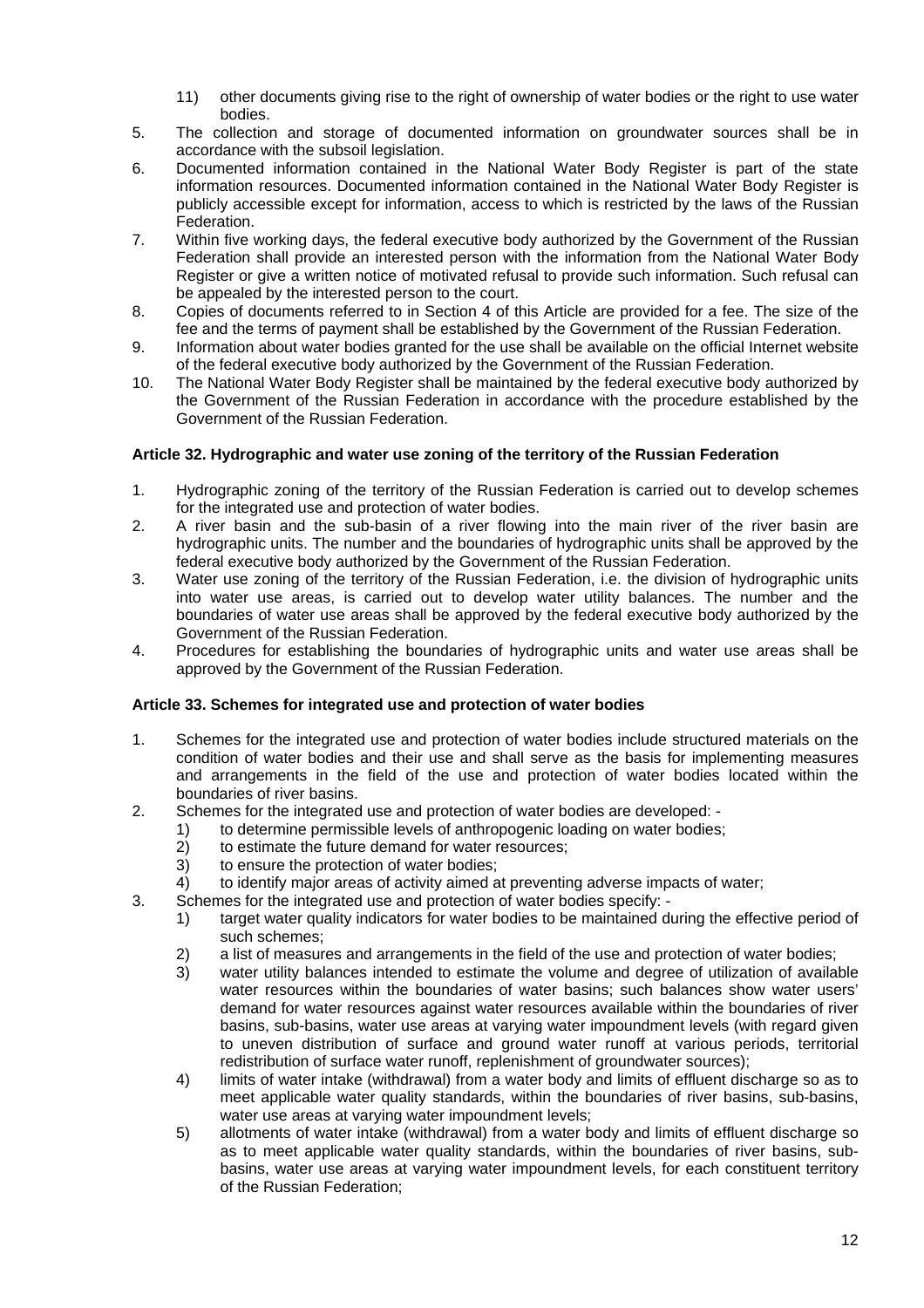- 6) basic target indicators aimed at mitigating adverse effects of floods and other types of detrimental impacts of water; measures and arrangements necessary to achieve these target indicators;
- 7) estimated amount of funds needed to implement schemes for the integrated use and protection of water bodies.
- 4. Schemes for the integrated use and protection of water bodies shall be developed by the federal executive body authorized by the Government of the Russian Federation, reviewed by basin councils and approved for each river basin by the federal executive body authorized by the Government of the Russian Federation.
- 5. Schemes for the integrated use and protection of water bodies shall be binding on government authorities and bodies of local self-government.
- 6. Procedures governing the development, approval, implementation and modification of schemes for the integrated use and protection of water bodies shall be prescribed by the Government of the Russian Federation.

### **Article 34. Reservation of drinking water supply sources**

- 1. In order to ensure the availability of drinking water supplies in the event of an emergency, provision shall be made for standby drinking water supply sources on the basis of groundwater bodies protected against contamination and littering. Special protection zones shall be established for such water supply sources to which the same requirements apply as to sanitary protection zones or districts for groundwater sources of drinking water.
- 2. Procedures for the reservation of drinking water supply sources shall be established by the Government of the Russian Federation.

#### **Article 35. Development and establishment of permitted impact limits on water bodies and target water quality indicators for water bodies**

- 1. Permitted impact limits on water bodies shall be established and adhered to in order to ensure that surface and groundwater bodies are maintained in a condition meeting the requirements of the law.
- 2. Permitted impact limits on water bodies shall be developed on the basis of maximum permissible concentrations of chemical substances, radioactive materials, microorganisms and other water quality indicators applicable to water bodies.
- 3. Permitted impact limits on water bodies shall be approved in accordance with the procedure prescribed by the Government of the Russian Federation.
- 4. The concentration of substances and microorganisms in wastewater effluents and (or) drainage water discharged into water bodies shall not exceed permitted impact limits.
- 5. Target water quality indicators for water bodies shall be developed by federal executive bodies authorized by the Government of the Russian Federation for each river basin or a part thereof with consideration given to natural features of the river basin as well as to the targeted use of water bodies located within the boundaries of the river basin.
- 6. Target water quality indicators for water bodies shall be approved in accordance with the procedure established by the Government of the Russian Federation.

### **Article 36. State control and supervision over the use and protection of water bodies**

- 1. The objectives of the state control and supervision over the use and protection of water bodies are to ensure compliance with: -
	- 1) the requirements regarding the use and protection of water bodies;
	- 2) the requirements of the special regulatory regime governing the use of land and other real property located within water protection zones and special protection zones of drinking water supply sources;
	- 3) other requirements of the water legislation.
- 2. The state control and supervision over the use and protection of water bodies are exercised by the federal executive body authorized by the Government of the Russian Federation (the state control and supervision over the use and protection of water bodies on the federal level) and by executive bodies of the constituent territories of the Russian Federation (the state control and supervision over the use and protection of water bodies on the regional level).
- 3. The Government of the Russian Federation shall establish criteria for subjecting water bodies to the state control and supervision over the use and protection of water bodies on the federal level or to the state control and supervision over the use and protection of water bodies on the regional level. Based on these criteria, federal executive bodies and executive bodies of the constituent territories of the Russian Federation shall approve lists of water bodies subject to the state control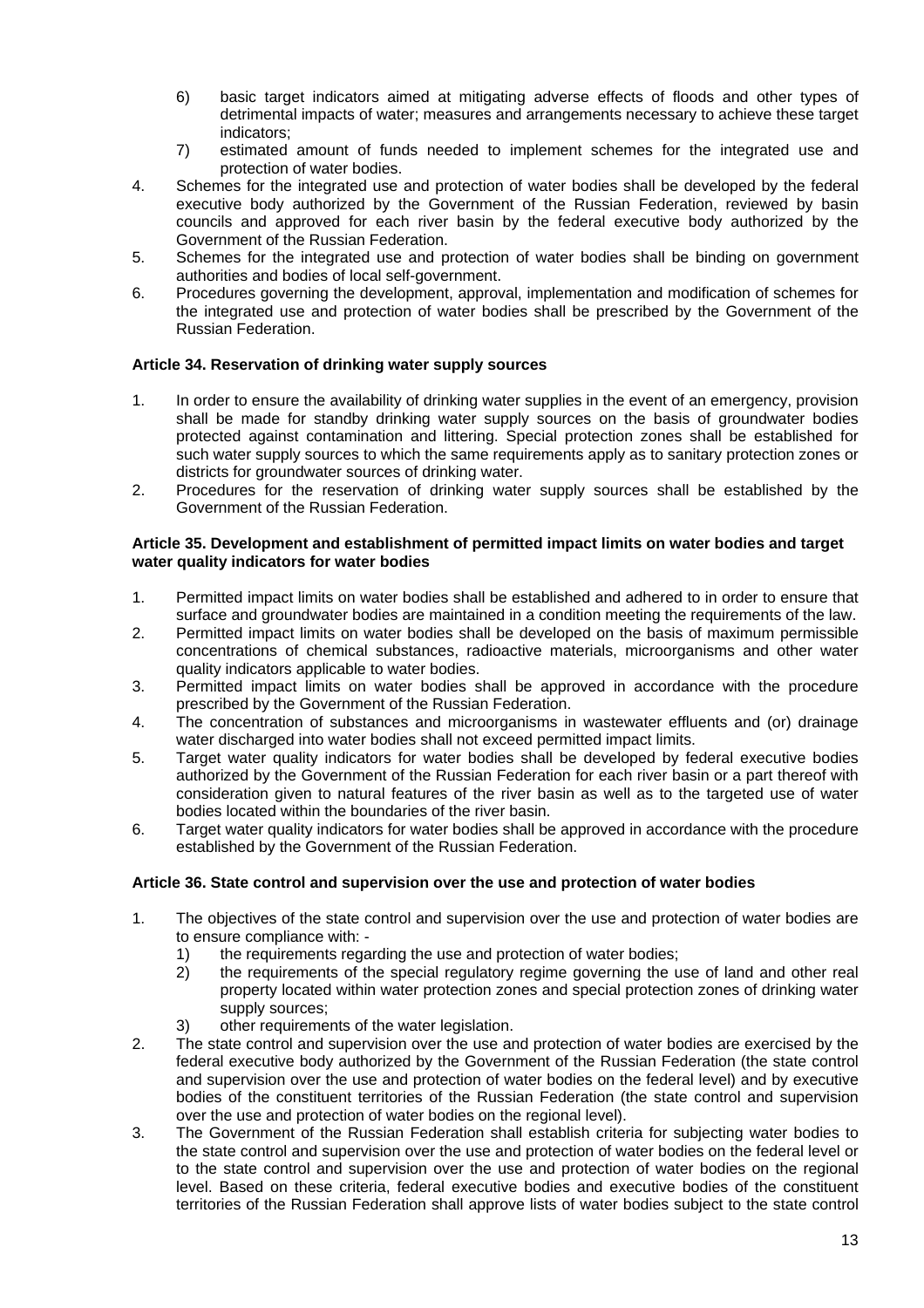and supervision over the use and protection of water bodies on the federal level or to the state control and supervision over the use and protection of water bodies on the regional level, respectively.

- 4. The Government of the Russian Federation and government authorities of the constituent territories of the Russian Federation shall respectively approve the lists of officials of federal executive bodies and executive bodies of the constituent territories of the Russian Federation who exercise the state control and supervision over the use and protection of water bodies (state inspectors exercising the state control and supervision over the use and protection of water bodies).
- 5. When exercising the state control and supervision over the use and protection of water bodies, state inspectors shall be entitled: -
	- 1) to inspect water bodies subject to the control and supervision over the use and protection of water bodies;
	- 2) to verify compliance with the requirements regarding the use and protection of water bodies;
	- 3) to issue reports based on the results of inspections and make them available to water users;
	- 4) to issue binding instructions to eliminate identified violations of the terms and conditions of the use of water bodies and check that such instructions are executed within specified time limits;
	- 5) to inspect in accordance with the established procedure and, if necessary, detain vessels (including foreign ships) and other floating craft which cause the contamination of water bodies with oil, hazardous substances, wastewater or litter or fail to prevent such contamination of water bodies;
	- 6) to give written notices to the parties to water use agreements of the results of inspections and identified violations of the terms and conditions of the use of water bodies;
	- 7) to demand that natural persons or legal entities implement necessary measures to protect water bodies and provide for the monitoring of effluents (they shall meet permitted impact limits on water bodies) and their impact on water bodies;
	- 8) to bring actions in a court or a court of arbitration within the scope of his competence;
	- 9) in accordance with the established procedure, to engage research, design, survey and other institutions to perform analyses, tests, inspections, and issue expert opinions in the event of an accident on a water body.
- 6. State inspectors exercising the state control and supervision over the use and protection of water bodies shall be provided with a standard identification certificate and uniform.
- 7. Decisions of executive bodies exercising the state control and supervision over the use and protection of water bodies shall be binding upon all parties in water relations. Such decisions can be appealed to a court.
- 8. Procedures for exercising the state control and supervision over the use and protection of water bodies shall be established by the Government of the Russian Federation.

### **CHAPTER 5. WATER USE**

#### **Article 37. Water use purposes**

Water bodies are used for the following purposes: drinking and domestic water supply, discharge of effluents and (or) drainage water, electric power generation, water and air transportation, timber rafting and other purposes specified in this Code.

#### **Article 38. Water use types**

- 1. Depending upon conditions of granting water bodies for the use, the following types of water uses are distinguished:
	- 1) ioint water use:
	- 2) separate water use.
- 2. Separate water use is stipulated for water bodies or parts thereof owned by natural persons, legal entities; for state-owned or municipality-owned water bodies or parts thereof granted for the purposes of national defense and public security or other state or municipal needs which can only be satisfied if such water bodies or parts thereof are not used by other natural persons, legal entities as well as for fishing.
- 3. Depending upon the purpose, the following types of water uses are distinguished:
	- 1) water intake (withdrawal) with the return of water into water bodies;
	- 2) water intake (withdrawal) without the return of water into water bodies;
	- 3) water use without water intake (withdrawal) from water bodies.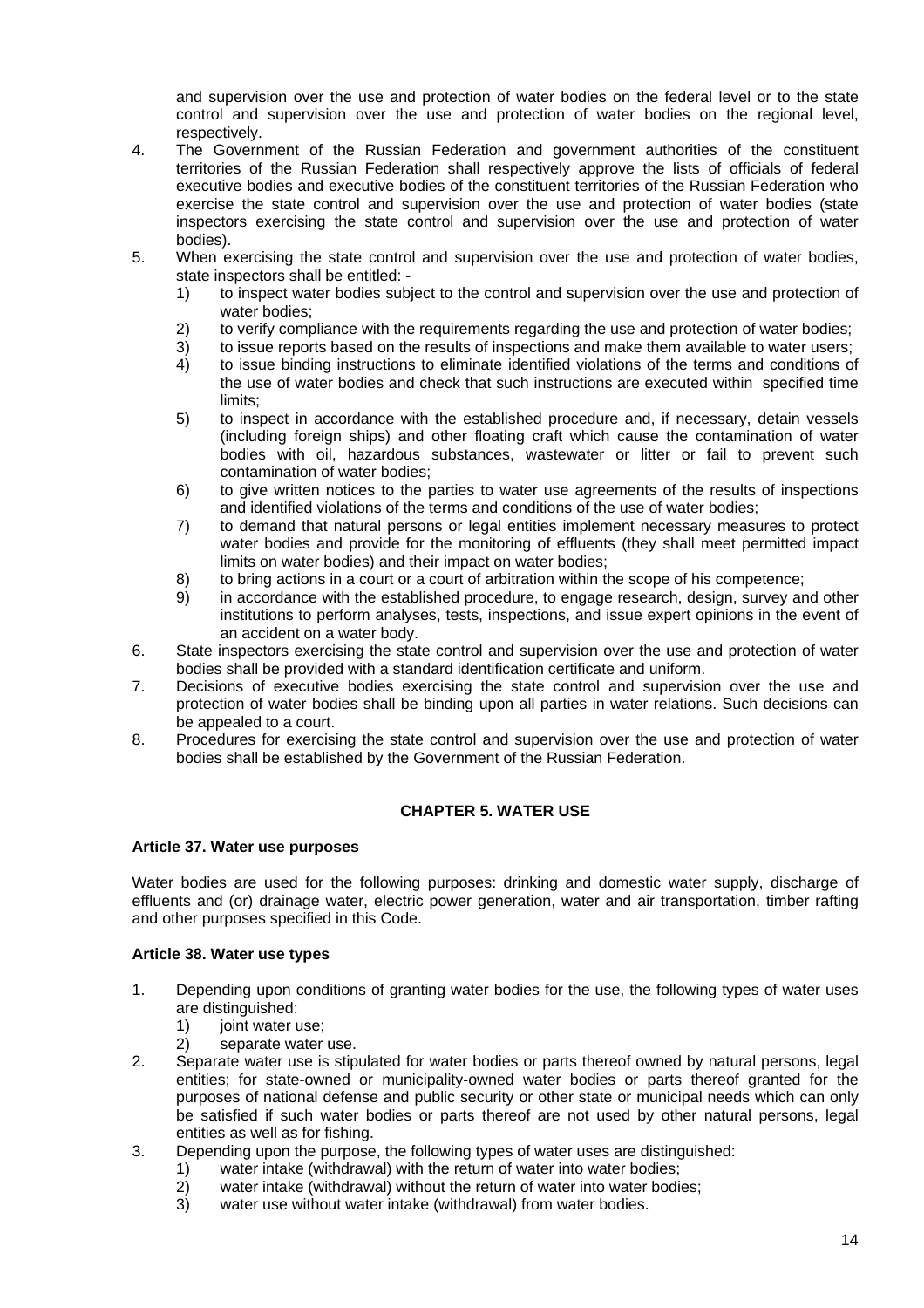### **Article 39. Rights and obligations of owners and users of water bodies**

- 1. Owners of water bodies and users of water bodies shall have the following rights:
	- 1) to independently use water bodies;<br>2) to build waterworks and other instal
	- to build waterworks and other installations on water bodies;
	- 3) to exercise other rights specified in this Code and other federal laws.
- 2. Owners of water bodies and users of water bodies shall have the following responsibilities:
	- 1) not to infringe upon the rights of other owners and users of water bodies, not to cause any damage to the environment;
	- 2) to keep their treatment facilities, waterworks and other installations on water bodies in good operating order;
	- 3) to report accidents and other emergencies on water bodies to authorized government authorities and bodies of local self-government;
	- 4) to implement measures to prevent and mitigate emergencies on water bodies in a timely manner;
	- 5) to maintain records of water intake (withdrawal), discharge of effluents and (or) drainage water, their quality; to monitor water bodies and their water protection zones in accordance with the established procedure; to provide such records and results of monitoring to the federal executive body authorized by the Government of the Russian Federation, free of charge;
	- 6) to perform other responsibilities set forth in this Code and other federal laws.

#### **Article 40. Antitrust requirements regarding the use of water bodies**

- 1. Monopolistic practices and unfair competition among water users that may infringe upon the rights and legitimate interests of other water users as well as other natural persons or legal entities are prohibited.
- 2. Federal executive bodies, government authorities of the constituent territories of the Russian Federation, bodies of local self-government are prohibited from adopting statutes and regulation, pass decisions, act or omit to act, enter into contracts or other agreements which result or may result in displacement, limitation or prevention of competition.
- 3. Antitrust control in the field of water relations shall be exercised in compliance with antitrust laws of the Russian Federation.

### **Article 41. Suspension or restriction of water use**

- 1. The use of water bodies can be suspended or restricted in the following cases:
	- 1) if human life or health is threatened;
	- 2) in the event of a radiation accident or other natural or man-caused emergencies;
	- $3$  if damage is caused to the environment:
	- 4) in other cases specified by the federal law.
- 2. The suspension of the use of water bodies on the grounds specified by the Code of Administrative Offences of the Russian Federation shall be by a court decision. In all other cases the use of water bodies shall be suspended by executive government bodies or bodies of local self-government within the scope of their competence and in compliance with the federal law.
- 3. Grounds for the restriction of water use shall be set forth by statutes and regulations of executive government bodies, bodies of local self-government or by a court decision.

### **Article 42. Basic requirements regarding the use of water bodies**

- 1. Waterworks shall be designed, located, built, refurbished and operated so that measures and arrangements are implemented in a timely manner to protect water bodies as well as aquatic biological resources, fauna and flora.
- 2. If water bodies used are part of water utility systems, it is not permitted to change the water regime in such water bodies if this may infringe upon the rights of third parties.

#### **Article 43. Use of water bodies for drinking and domestic water supply purposes**

- 1. Surface water bodies or groundwater sources protected against contamination and littering shall be used for drinking and domestic water supply purposes provided that their fitness for these purposes is based on sanitation and epidemiological expert opinions.
- 2. Sanitary protection zones or districts shall be established for water bodies used for drinking and domestic water supply purposes.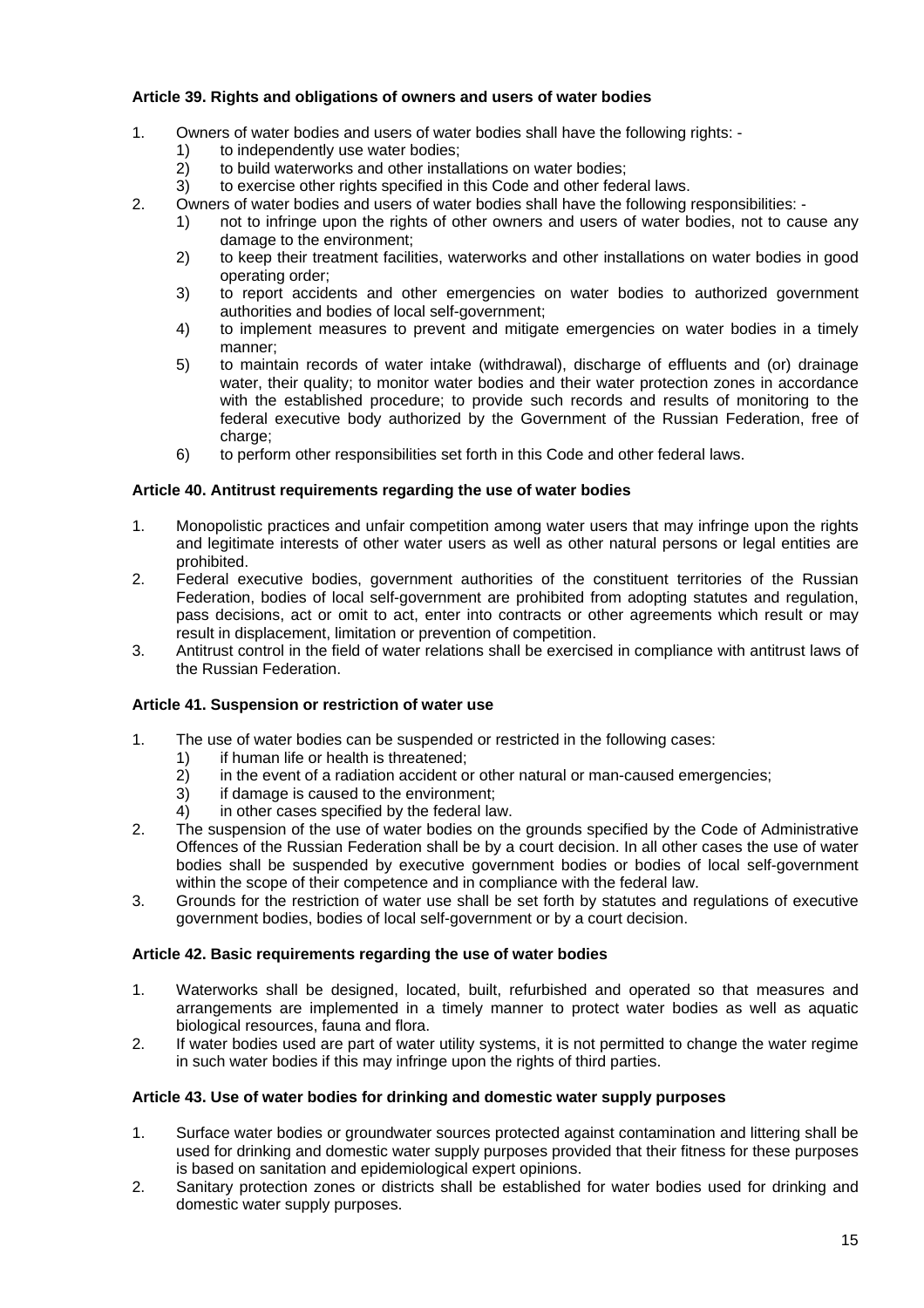3. Procedures governing the use of groundwater sources for drinking and domestic water supply purposes shall be prescribed by the subsoil legislation.

### **Article 44. Use of water bodies for wastewater and/or drainage water discharge purposes**

- 1. Water bodies shall be used for wastewater and (or) drainage water discharge purposes in compliance with the requirements of this Code and environmental laws.
- 2. It is prohibited to discharge wastewater and (or) drainage water into water bodies:
	- 1) which contain medicinal resources;
	- 2) which are specially protected water bodies.
- 3. The discharge of wastewater and (or) drainage water can be limited, suspended or prohibited on the grounds specified by the federal law.

### **Article 45. Use of water reservoirs**

- 1. Water reservoirs shall be used in accordance with the rules governing the use of water resources in water reservoirs and the operation and improvement of water reservoirs.
- 2. The rules for the use of water reservoirs establish conditions of their use, including impoundment and drawdown.
- 3. The rules governing the use of water resources in water reservoirs and the operation and improvement of water reservoirs shall be approved for each water reservoir by the federal executive body authorized by the Government of the Russian Federation.

*Translator's note: Other sections of this article describe in detail the scope of rules governing the use of water resources in water reservoirs and the operation and improvement of water reservoirs.* 

#### **Article 46. Use of water bodies for electric power generation purposes**

- 1. Water bodies shall be used for the purpose of electric power generation with consideration given to the interests of other water users and in compliance with efficient water use and protection requirements.
- 2. Operators of hydroelectric power plants shall ensure that water reservoirs are filled and emptied with priority given to drinking and domestic water supply.

### **Article 47. Use of water bodies for water and air transportation purposes**

- 1. Surface water bodies shall be used for water and air transportation purposes in compliance with the water transportation laws.
- 2. The use of surface water bodies for aircraft takeoff and landing shall be in accordance with the procedure established by the Government of the Russian Federation.

#### **Article 48. Use of water bodies for timber rafting**

1. Water users engaged in timber rafting shall remove sunken logs from water bodies on a regular basis.

#### **Article 49. Use of water bodies for medical and health improvement purposes**

Water bodies containing natural medicinal resources shall be used for medical and health improvement purposes in accordance with procedures established by the laws of the Russian Federation on natural medicinal resources, health improvement areas and resorts.

### **Article 50. Use of water bodies for recreational purposes**

- 1. Water bodies shall be used for recreational purposes (rest, tourism, sports) in compliance with the rules governing the use of water bodies prescribed by bodies of local self-government in accordance with Article 6 of this Code.
- 2. Buildings, structures, installations for recreational purposes (including beaches) shall be designed, built, refurbished, commissioned and operated in compliance with the water legislation and building codes.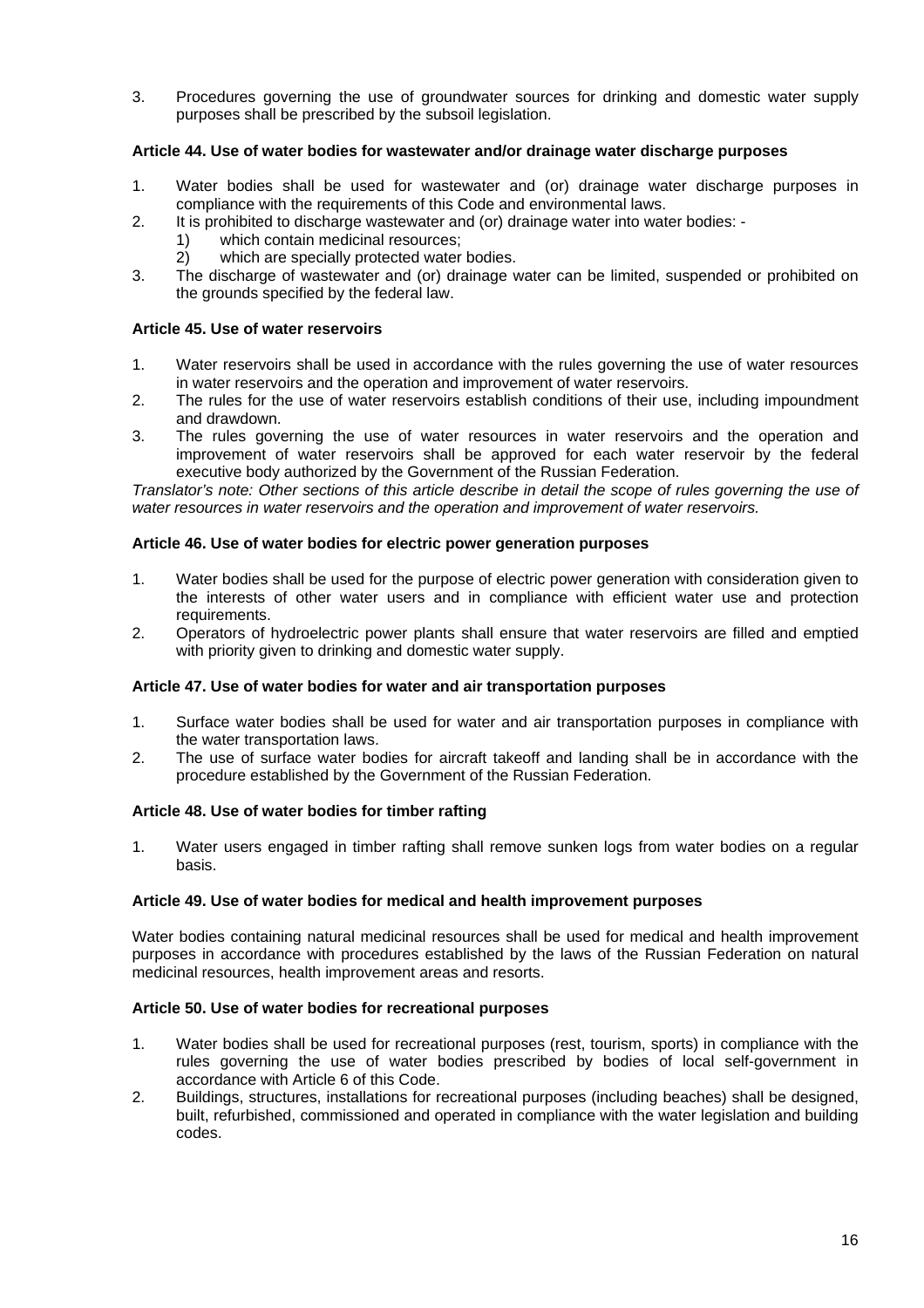### **Article 51. Use of water bodies for fishing and hunting purposes**

- 1. Water bodies of fishery importance shall be used for fishing as provided by the laws on biological resources.
- 2. Water bodies or parts thereof which provide habitat for game animals can be used for hunting and game husbandry.
- 3. The use of water bodies for hunting and game husbandry shall be in accordance with the water and wild animal legislation.

### **Article 52. Use of water bodies for geological exploration and extraction of mineral reserves**

- 1. The use of water bodies for geological exploration and extraction of mineral reserves shall be in compliance with this Code and the subsoil legislation.
- 2. When peat or other mineral resources are produced, marshes or parts thereof may cease to be water bodies upon complete or partial extraction of peat or upon complete or partial replacement of peat with natural or artificial materials, including underlying deposits. After commercial peat extraction is over, marshes or parts thereof shall be reclaimed by water impoundment and artificial waterlogging.

### **Article 53. Use of water bodies for fire safety**

- 1. Water intake (withdrawal) for fire fighting purposes is permitted from any water body without obtaining any permit, free of charge and as much as needed to extinguish the fire.
- 2. Water bodies specifically intended for fire fighting shall not be used for any purpose other than the intended purpose.

#### **Article 54. Use of water bodies in areas of traditional residence and economic activities of small indigenous peoples in the North, Siberia and Far East of the Russian Federation**

Members of small indigenous peoples of the North, Siberia and Far East of the Russian Federation and their communities inhabiting traditional places and engaged in traditional trades shall have the right to use water bodies for their traditional water uses.

# **CHAPTER 6. PROTECTION OF WATER BODIES**

### **Article 55. Basic requirements regarding the protection of water bodies**

- 1. Owners of water bodies shall implement measures to protect water bodies, prevent their contamination, littering, and depletion, as well as measures to mitigate consequences of the abovementioned events. Water bodies owned by the federal government, constituent territories of the Russian Federation or municipalities shall be protected by executive government authorities pr bodies of local self-government within the scope of their competence and in accordance with Articles 24-27 of this Code.
- 2. When using water bodies, natural persons and legal entities shall implement measures and arrangements in the field of water use and protection in compliance with the requirements of this Code and other federal laws.

### **Article 56. Protection of water bodies from contamination and littering**

- 1. It is prohibited to discharge or bury industrial wastes or wastes of consumption in water bodies (including decommissioned vessels and other floating craft or their parts and mechanisms).
- 2. Any activities on a water body resulting in the generation of suspended solids are permitted only in compliance with the requirements of the laws of the Russian Federation.
- 3. Measures to prevent contamination of water bodies as a result of accidents or other emergencies and mitigate their consequences shall be prescribed by the laws of the Russian Federation.
- 4. The concentration in water bodies of radioactive substances, pesticides, agricultural chemicals and other substances and compounds harmful to human health shall not exceed respective maximum permissible levels specified by the laws of the Russian Federation.
- 5. It is prohibited to bury nuclear materials and radioactive substances in water bodies.
- 6. It is prohibited to discharge into water bodies wastewaters containing radioactive substances, pesticides, agricultural chemicals and other substances and compounds harmful to human health in concentrations exceeding permitted impact limits on water bodies.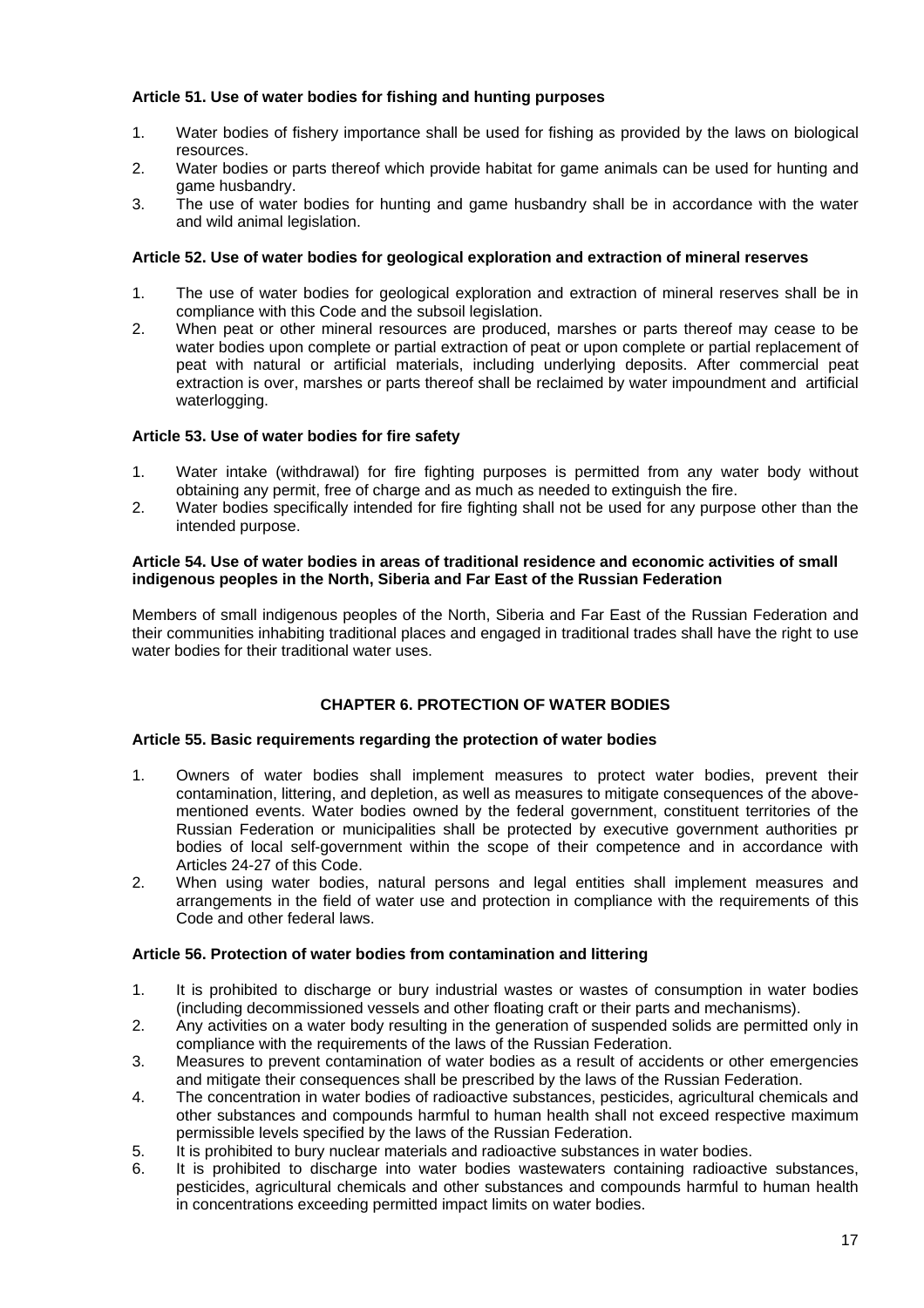### **Article 57. Protection of bogs from contamination and littering**

- 1. It is prohibited to contaminate or litter bogs with industrial wastes or wastes of consumption as well as with oil, toxic chemicals and other harmful substances.
- 2. The drainage or any other use of bogs or parts thereof shall not result in the deterioration of the condition of unused parts of these bogs or other water bodies or in the depletion of water resources.

### **Article 58. Protection of glaciers and snowfields from contamination and littering**

- 1. It is prohibited to discharge wastewater on glaciers and snowfields and contaminate them with industrial wastes or wastes of consumption, etc.
- 2. The intake (withdrawal) of ice from glaciers shall not affect the state of water bodies and shall not result in the depletion of water resources.

### **Article 59. Protection of groundwater bodies**

- 1. Natural persons or legal entities whose activities affect or may affect the condition of groundwater sources shall take measures to prevent contamination, littering and depletion of groundwater sources and meet specified permitted impact limits on groundwater sources.
- 2. Within the drainage area of groundwater sources which are or may be used for drinking and domestic water supply purposes, it is prohibited to locate disposal sites for industrial wastes and wastes of consumption, cemeteries, animal burial sites and other facilities that have adverse effect on the condition of groundwater sources.
- 3. Effluents can be used for land irrigation and fertilization in compliance with the sanitary legislation.
- 4. If aquifers are penetrated as a result of the use of subsoil, measures shall be taken to protect groundwater sources.
- 5. Water intake facilities related to the use of groundwater sources shall be designed, located, built, refurbished, commissioned and operated so that measures and arrangements are implemented to avoid the impact of such installations on surface water bodies and other components of the environment.

#### **Article 60. Protection of water bodies when designing, locating, constructing, refurbishing, commissioning and operating water utility systems**

- 1. When waterworks are designed, located, built, refurbished, commissioned and operated or when new processes are implemented, consideration shall be given to their impact on the condition of water bodies, and permitted impact limits on water bodies shall be observed, except as provided by the federal laws.
- 2. When building waterworks of a new water reservoir, land plots located within the impoundment zone shall be withdrawn in compliance with the land and civil legislation.
- 3. It is not permitted to put into operation land irrigation and fertilization facilities using effluents without setting up stations to monitor the water regime and water quality in water bodies.
- 4. It is not permitted to design once-through systems for process water supply.
- 5. It is prohibited to commission facilities designed for the transport and storage of oil and (or) petroleum products without outfitting such facilities with devices preventing the contamination of water bodies and with leak detecting instruments.
- 6. In operating a water utility system, it is prohibited:
	- 1) to discharge untreated wastewater into water bodies (based on the requirement not to exceed permitted impact limits on water bodies and maximum permissible concentrations of harmful substances in water bodies) as well as wastewater not meeting specifications;
	- 2) to take (withdraw) water resources from water bodies in volumes affecting the state of such water bodies;
	- 3) to discharge wastewater into water bodies if such wastewater contains infectious agents or harmful substances for which no maximum permissible concentrations have been specified.
- 7. Failure to meet requirements regarding the use and protection of water bodies shall entail the limitation, suspension or prohibition of the operation of water utility systems in accordance with procedures prescribed by this Code and other federal laws.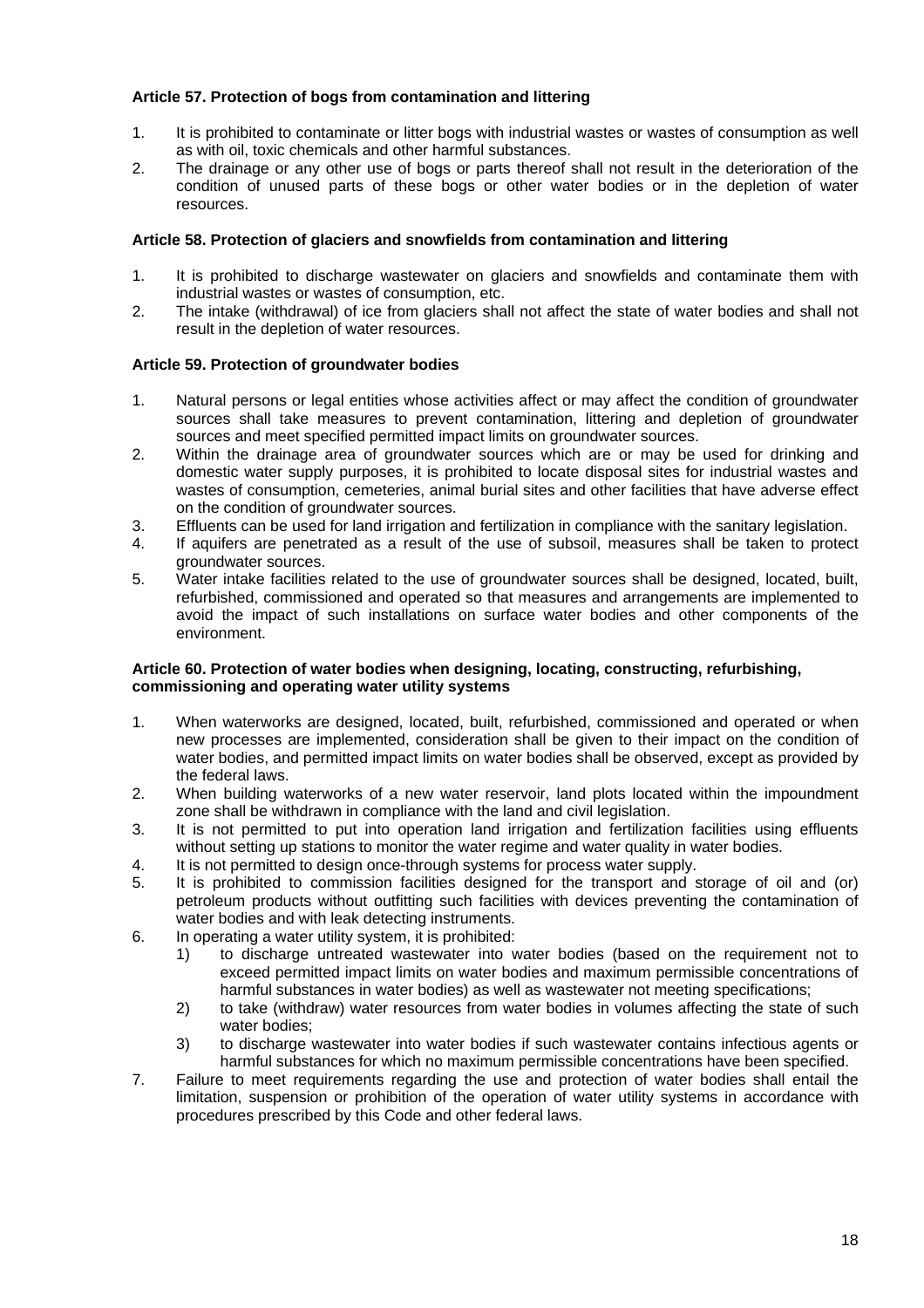### **Article 61. Protection of water bodies during various activities**

- 1. Construction, dredging, blasting, drilling and other operations and activities causing any change in the bottom and shores of a water body, and such operations and activities within water protection zones and within the boundaries of specially protected wetlands shall be carried out in compliance with environmental laws and building codes.
- 2. Water users who use water bodies for water intake (withdrawal) shall take measures to prevent fish and other biological resources from entering water intake facilities and implement arrangements to protect ground water from contamination and raising.
- 3. Irrigation shall be conducted simultaneously with the implementation of measures aimed at protecting the environment, water bodies and their drainage areas.

### **Article 62. Protection of water bodies used for electric power generation purposes**

Water bodies shall be used by hydroelectric power plants for the generation of electric power so as to take into account the interests of other water users, meet water use and protection requirements, etc.

### **Article 63. Protection of forests located within water protection zones**

- 1. The protection of forests located within water protection zones is carried out to prevent water bodies from contamination, littering and water depletion.
- 2. Principal tree harvesting operations are prohibited in forests located within water protection zones. Other types of tree felling operations are conducted in compliance with the forestry legislation.

### **Article 64. Zones, districts of sanitary protection of water bodies of natural medicinal value**

In order to protect water bodies containing natural medicinal resources, sanitary protection zones or districts are established in accordance with the laws of the Russian Federation on natural medicinal resources, health improvement areas and resorts.

#### **Article 65. Water protection zones and near-shore protective belts**

- 1. Water protection zones are territories adjacent to the shoreline of seas, rivers, streams, channels, lakes, water reservoirs, for which special conditions of economic or other activities are established in order to prevent contamination, littering, silting and water depletion of water bodies and conserve the habitat for aquatic biological resources and other flora and fauna species.
- 2. Near-shore protective belts are provided within water protection zones where additional restrictions apply to economic or other activities.
- 3. The width of water protection zones for seas, rivers, streams, channels, lakes, water reservoirs as well as the width of their near-shore protective belts outside cities and other residential areas are defined using the existing shoreline.
- 4. The width of water protection zones for rivers and streams is established from their source depending on their length: under ten kilometers – fifty meters;
	- from ten to fifty kilometers one hundred meters;
	- fifty kilometers or more two hundred meters.
- 5. The water protection zone for rivers and streams having a length of under ten kilometers from the source to the mouth coincides with the near-shore protective belt. The radius of the water protection zone at the source of a river or stream is fifty meters.
- 6. The width of water protection zones for lakes and water reservoirs (except for lakes contained within bogs or lakes or water reservoirs having a water surface area of less than 0.5 square kilometers) is fifty meters.
- 7. The width of water protection zones for seas is five hundred meters.

### **Article 66. Specially protected water bodies**

- 1. Water bodies or parts thereof having a particular environmental, scientific, cultural, aesthetic, recreational and medicinal value can be recognized as specially protected water bodies.
- 2. The status, protection and boundaries of territories within which such water bodies are located shall be in accordance with the laws on specially protected natural territories.